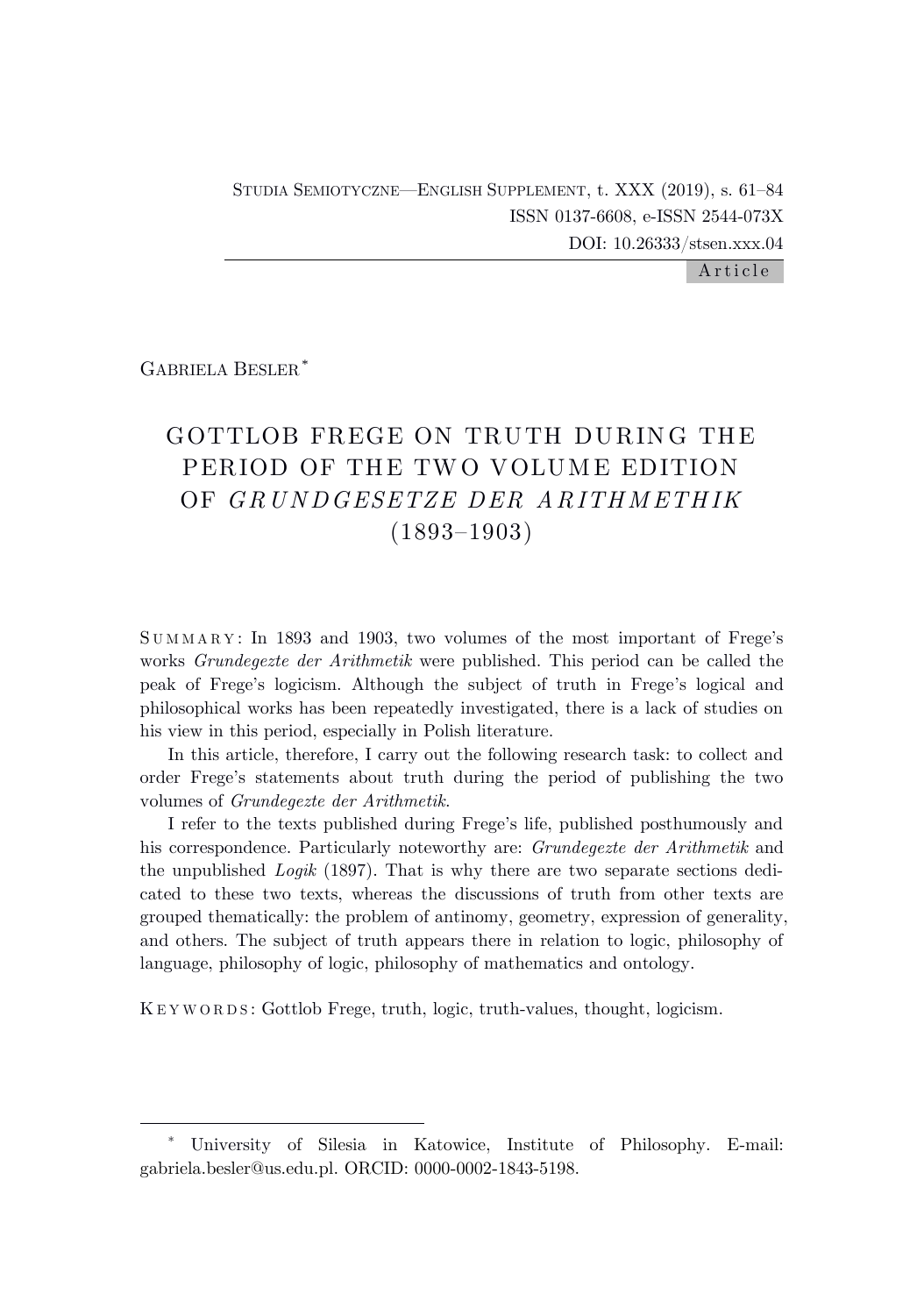## **INTRODUCTION**

After number, truth is the second great subject in the philosophy of Gottlob Frege. In his over forty years of scientific activity, he repeatedly modified his understanding of it.<sup>1</sup> The changes, however, were not essential, but rather meant seeking the coherence of the proposed understanding of truth and specifying the original intuitions. I would like to add that Frege was always against the definition of truth as the correspondence of ideas [*Vorstellungs*] or a sentence [*Satz*] with reality.

In 1893 and 1903, two volumes of Frege's most important work *Grundegezte der Arithmetik* were published. It was a period<sup>2</sup> that could be called Frege's "peak of logicism", a period in which he believed in the success of his project and worked on its further development.

Although the subject of truth in Frege's logical and philosophical works has been repeatedly investigated, diachronically (Sluga, 2002) and synchronously (Burge, 2005; Dummett, 1981; Greimann, 2003a; 2003b; 2007), there is a lack of studies on his view in the peak period of the development of his logicism, especially in Polish literature, where only scattered comments can be found, focusing on the True as a truth-value, however, the topic is worth a major study.

In this article, therefore, I carry out the following research task: to collect and order Frege's statements about truth during the period of publishing the two volumes of *Grundegezte der Arithmetik*. I refer to the papers published during Frege's life, published posthumously and his correspondence. The subject of truth appears there in the context of logic, philosophy of language, philosophy of logic, philosophy of mathematics and ontology.

Frege's scientific achievements from 1893–1903 are very specific. Between the two volumes of *Grundegezte der Arithmetik* there appeared a small book on numbers in Schubert's approach, rarely mentioned as Frege's book (1899/1990). Of the remaining 29 papers 6 were published during Frege's life, 5 were neither published in his lifetime nor prepared

<sup>1</sup> For more on this subject see (Sluga, 2002; Besler, 2010, p. 189–201).

<sup>&</sup>lt;sup>2</sup> Actually, the period lasted until June  $16<sup>th</sup>$  in 1902, when Frege received the first letter from Russell (Russell, 1902/1976) informing him about the possibility of constructing an antinomy based on Frege's first book (Frege, 1879/1997). Next, Frege himself formulated an antinomy based on the logical system from *Grundgesetze der Arithmetik* (Frege, 1893; 1903). For more on this subject see (Besler, 2016).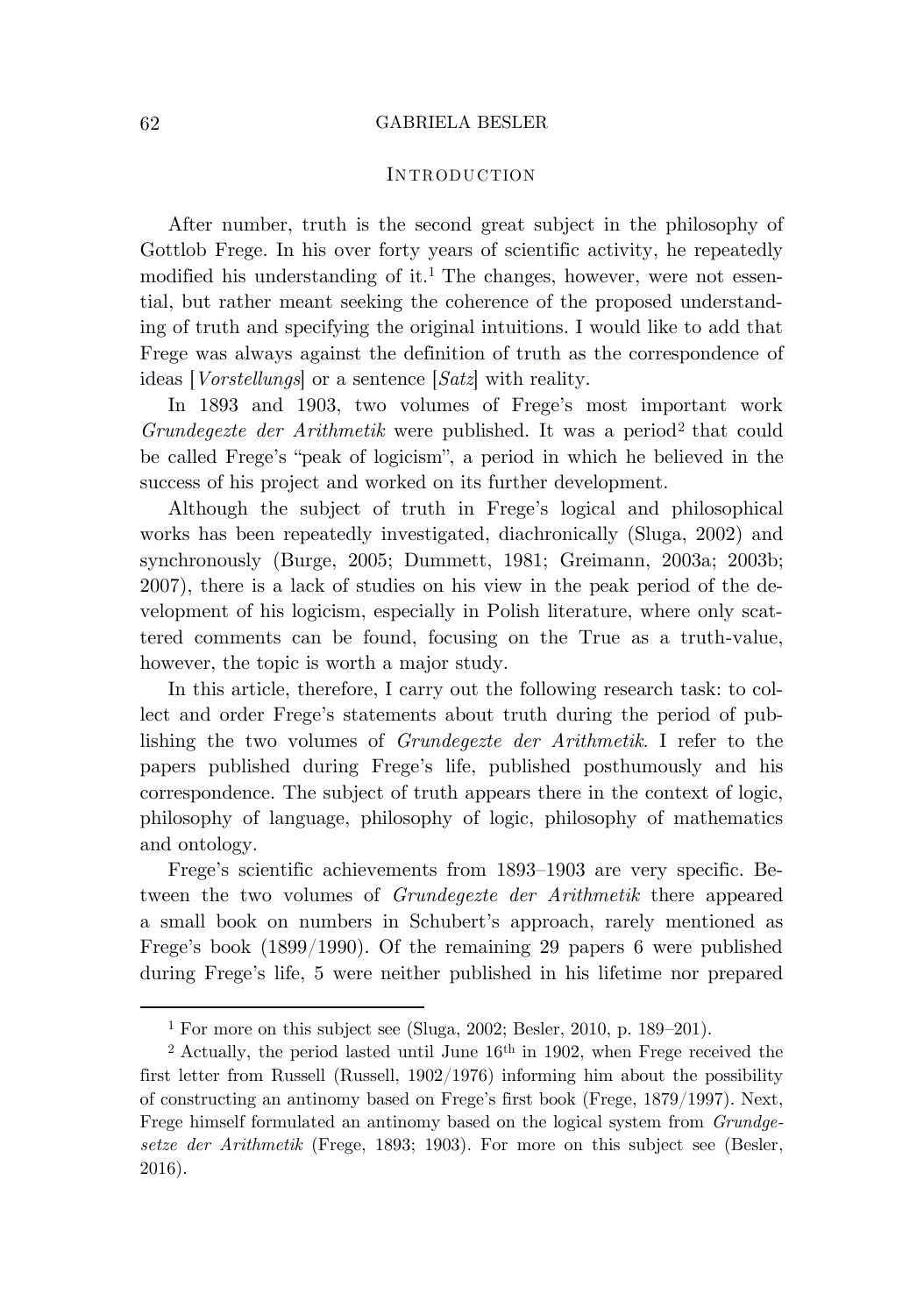by him for publication. The remaining 18 documents are letters, mostly of a scientific nature, written with great care and addressed to eminent scientists of that time: Giuseppe Peano (1858–1932), David Hilbert (1862– 1943), Heinrich Liebmann (1847–1939), and Bertrand Russell (1872–1970).

Thus, a total of 32 documents were created by Frege in the period studied here, not all of which, however, refer to the subject of truth. Particularly noteworthy are: *Grundegezte der Arithmetik* (Frege, 1893/2009) and the unpublished *Logik* (Frege, 1897/1983). That is why there are two separate sections dedicated to these two texts, whereas the discussions of truth from other papers are grouped thematically: the problem of antinomy, geometry, expression of generality, and others.

There are a lot of words connected with truth in Frege's writing. Here is a list of the terminology typical for the period studied here, from the first volume of *Grundgesetze der Arithmetik*, along with the number of times each term is mentioned: the True [*Das Wahre*] (150), truth [*Wahrheit*] (112), truth-value [*Wahrheitswert*] (97), the False [*das Falsche*] (78), laws of being true [*Gesetze des Wahrsein*s] (12). In addition, Frege often used an adjective (predicate) true/false [*wahr*/*falsch*]. <sup>3</sup> The above terminology also occurs in other texts from the period examined here, with exceptions being indicated.

In the last position from the period examined here (Frege, 1903/2009a), the above words occur less frequently, and the wordings "the False" and "laws of being true" are not present at all. It does not mean that Frege had changed his point of view, but can be attributed to the fact that it is a different type of book. An appendix (Frege, 1903/2009b) was added to the book (Frege, 1903/2009a), and in it an attempt to improve the system after a difficulty formulated by Russell (1902/1976). From the above words appear there (as technical words) only (in one sentence alone): "the True", and "the False".

There are some words fundamentally connected with truth: valuerange of a function [*Werthverlauf*], thought [*Gedanke*], contradiction [*Widerspruch*], declarative sentence [*Behauptungsatz*], judgement [*Urtheil*], science [*Wissenschaft*]. It is worth adding that in the paper *Logik* (Frege, 1897/1983) there is no expression "truth-value". Moreover, nowhere in the

<sup>3</sup> Frege's German terminology is translated into English in various ways. Here I rely on the solutions adopted by the editors of the new English translation of *Grundgesetze der Arithmetik* (Frege, 2016). I do not interfere in the translation of quotations. Often—for clarity—I give the original German words.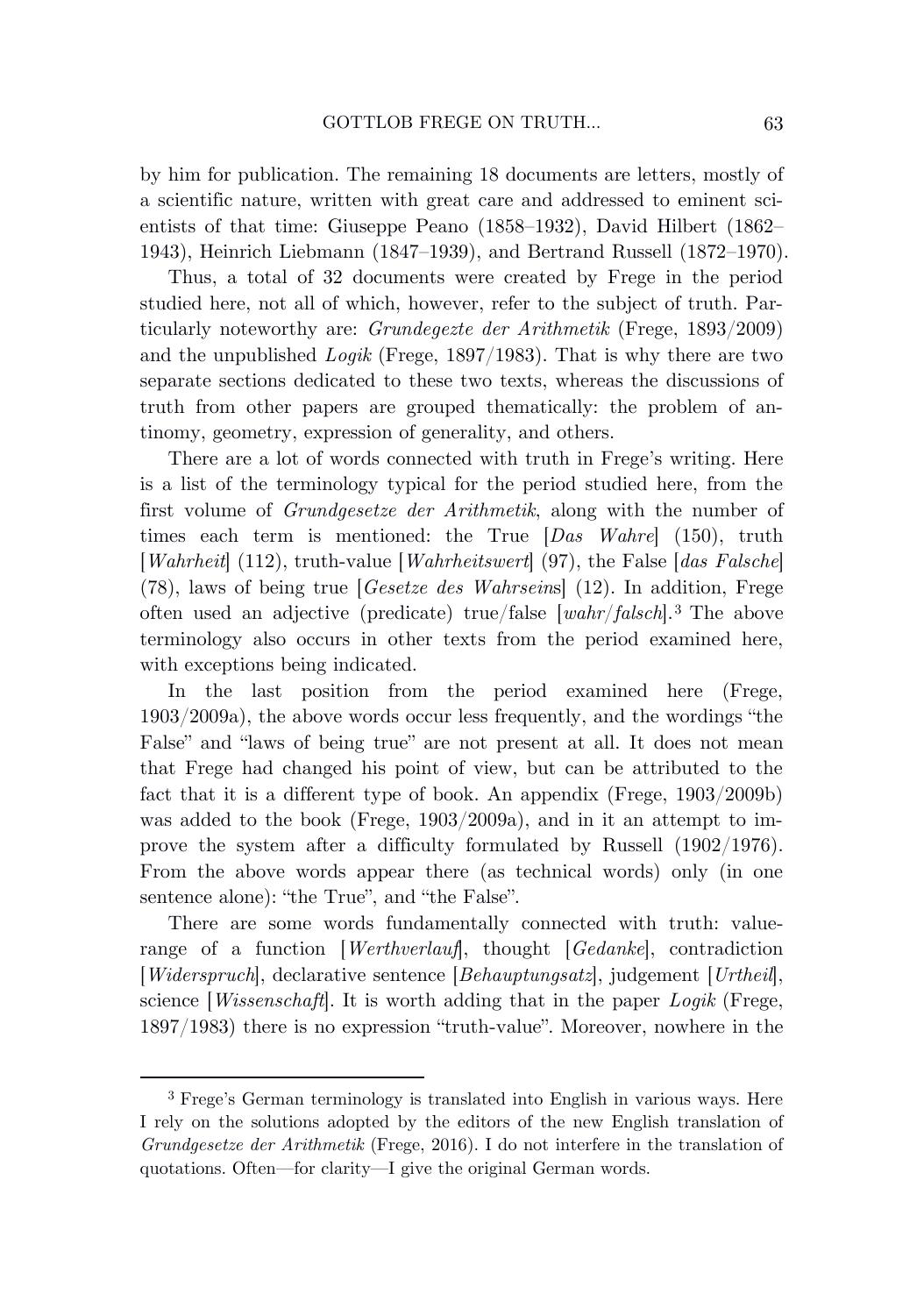papers discussed here (or to be more precise, in any of Frege's documents) is there an expression "truth conditions" (*Wahrheitsbedingungen*) often invoked by analytical philosophers referring to Frege's idea of truth (see Dummett, 1981, p. 71; Besler, 2010, p. 76).

In the legacy of Frege, three papers have been found, which are treated as unfinished textbooks on logic: (Frege, 1879–1891/1983), (Frege, 1897/1983), (Frege, 1906/1983). The fourth textbook includes articles published as *Logische Untersuchungen*: (Frege, 1918*–*1919/1990a; 1918– 1919/1990b; 1923/1990). In the last article, Frege presented his point of views on truth, thought, sense and reference, nature of logic, negation, and generality. This subject area corresponds to the subjects of his previous unfinished textbooks on logic (Frege, 1897/1983). In none of the above-mentioned documents is there Frege's logical notation, and their subject matter falls within the scope of philosophy of logic.

It is assumed that *Logik* was written in 1897, between the publication of the two volumes of *Grundgesetze der Arithmetik*. The central theme of *Logik* is truth, as substantially connected with logic.

It seems that dating this paper should not present any difficulties, because Frege gave the date in the sentence: "[...] at noon on  $1<sup>st</sup>$  January 1897 by central Europe time" (Frege, 1897/1983, p. 135). <sup>4</sup> Moreover, German editors established that Frege mentioned:

- 1. Wilhelm Wundt's journal *Grundüge der physiologischen Psychologie*, which had appeared since 1874 (p. 144).
- 2. A review published in 1897 (p. 146).

However, one might be surprised by the similarity of many theses concerning truth and thought to the ones from a much later paper (Frege, 1918–1919/1990a). Here are some possible explanations for this situation, each involving a counterargument:

1. The text was written much later, and the date was not related to the date of writing it. Maybe it was meaningful to Frege for reasons unknown to us. Against this solution is his reference to the review from 1897.

<sup>4</sup> In the whole article the pages numer refer to English translations of Frege's papers. See References for details.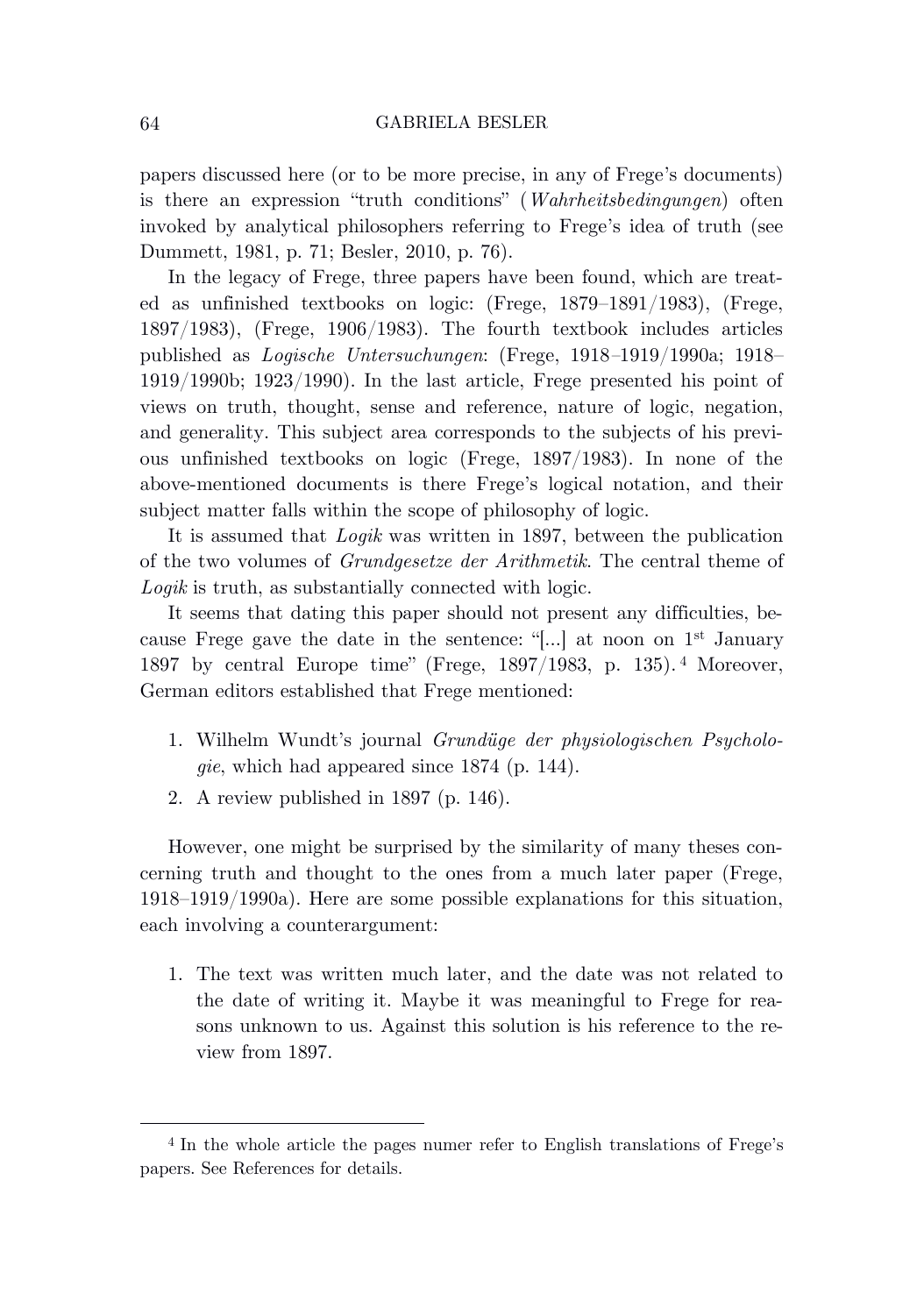- 2. Frege did not change his views for twenty years or he returned to previously developed solutions. If so, then the concept of objective thought as something for the question of the True and the False appeared much earlier than the work from the retirement period. Against this solution is the lack of repetition of these theses in other writings from that period, including his letters.
- 3. Furthermore, there is a lack of the expression "truth-value" in this paper, which was crucial for the examined period.

For the purposes of this article, I assume, however, that *Logik* (Frege, 1897/1983) was written in 1897, between the two volumes of *Grundgesetze der Arithmetik*.

### *GR U N DGESETZE DER AR ITH M ETH IK* (1893)

The task of the first volume of *Grundgesetze der Arithmetik* and the subsequent planned volumes, of which only the second one appeared (Frege, 1903/2009b), was the presentation of arithmetic as developed logic (Frege, 1893/2009, p. VII<sup>5</sup>). Frege wrote there that logic deals with the laws of being true, unlike psychology, which is interested in laws of thought (p. XVI). In this context, the subject of truth appeared from the point of philosophy of language, and—along with the True, the False—as categories used in logic.

The philosophical aspect of truth is presented in *Vorwort*, one of two introductions to the first volume. 6 In the examined period, Frege's philosophy of language was already fully developed and well-established and he referred to his previous article (Frege, 1892/1990b).

He used philosophy of language to characterize truth. The basis was the distinction of (only) three types of linguistic expressions: a proposition [*Satz*], a proper name, and a predicate. Each of these expressions has its sense and the reference (understood as the "object" to which the expression referred). <sup>7</sup> The sense of a proposition is a thought, and its reference

<sup>5</sup> The page numbers referred to the canonical paging of this book, assumed also in (Frege, 2016).

<sup>&</sup>lt;sup>6</sup> It is an issue for a separate investigation as to why Frege wrote two different introductions, one called *Vorwort*, the other *Einleitung*.

<sup>7</sup> For more on sematic categories in *Grundegezte der Arithmetik* see (Heck, 2010).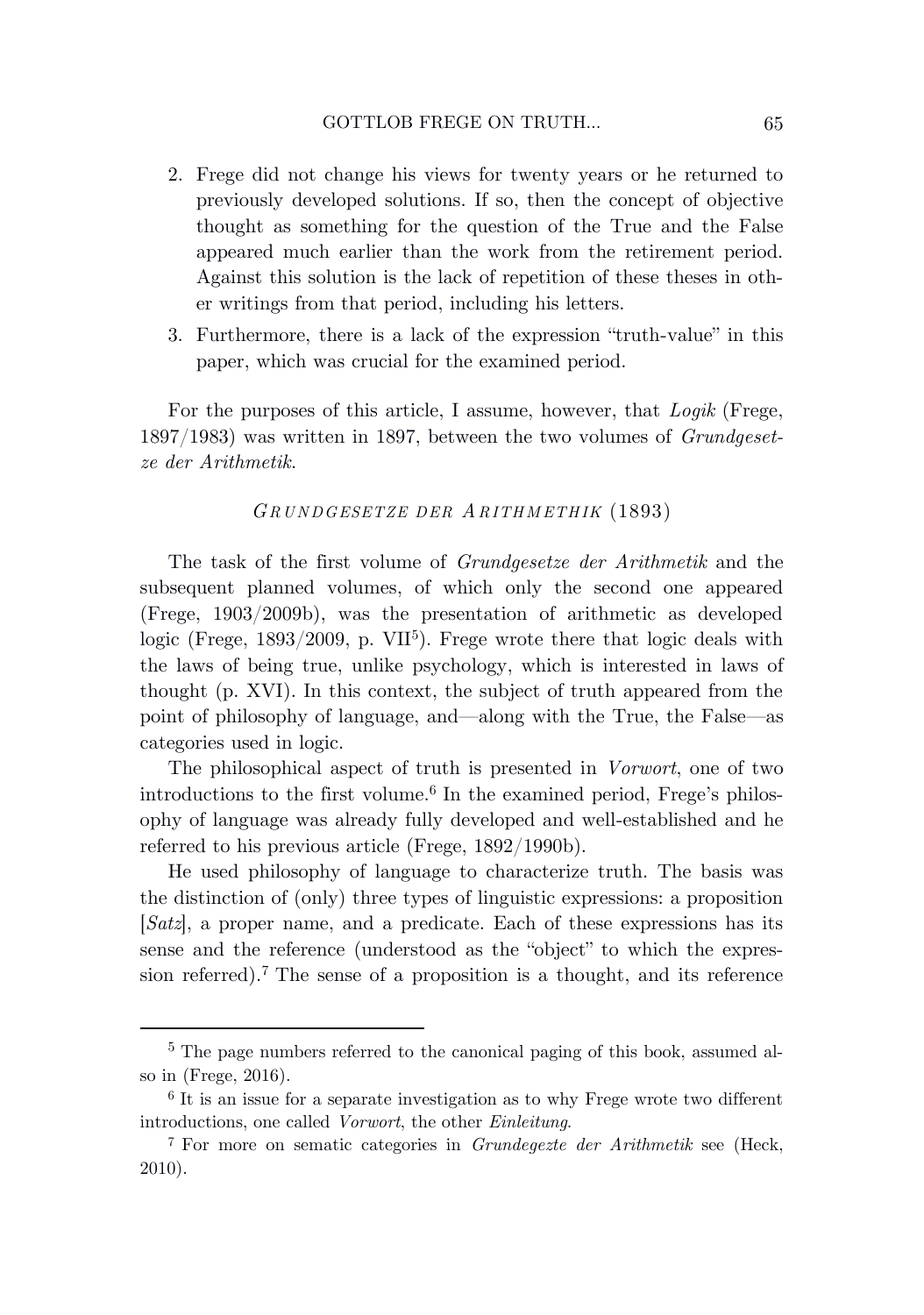is one of two truth values: 8 the True or the False. All true (false) propositions refer to the same object, the True (the False). Here are some examples showing this point of view:

The names " $2^2 = 4$ " and " $3 > 2$ " refer to the same truth-value, which I call for short the True. [...] The function  $\xi^2 = 4$  can therefore only have two values, namely the True for the argument 2 and -2 and the False for every other argument. (p. 7)

On the basis of the above quotations it can be generally said that every true proposition is a proper name of an object, which is one of two truth-values, being the True in example above. And similarly with false propositions.

Frege arrived at the use of sense and reference in the context of truth from a different side. Content, as an element distinguished from the acknowledgment of the truth, was described by him as judgeable, and he distinguished two more elements (Frege, 1893/2009, p. X) in it:

- 1. Thought, which is the sense of proposition.
- 2. Truth-value, which is the reference of proposition.

From an historical point of view the expression truth-value proved to be the most important for his philosophy and logic, in fact for all logic in 20th century. He wrote: "I distinguish two truth-values: the True and the False." (Frege, 1893/2009, p. X)

The truth-value and the number [*Zahl*], but not cardinal number [*Anzahl*], were understood as objective, real, ideal objects. The objects were characterized by the fact that in their own name, meaning a proper name, "[…] they do not […] carry argument place" (Frege, 1893/2009, p. 7).

It is necessary to add that functions (including propositional functions) do not have a truth-value, because as expressions with a variable they are incomplete. Functions "obtain" their truth-value only when they are completed by arguments. However, then, they are not functions any more. For Frege, a concept is "a function whose value is always a truth-value,

<sup>8</sup> The language of values was introduced into philosophy by Hermann Lotze (1817–1881) and Wilhelm Windelband (1848–1915). Frege was in contact with these academics. Windelband used the expression *Wahrheitswert*, Lotze—*Gedanke*, both of which differed from Frege's understanding of value in logic (Sluga, 2002, pp. 84–85; Besler, 2010, pp. 27–28, 73–81).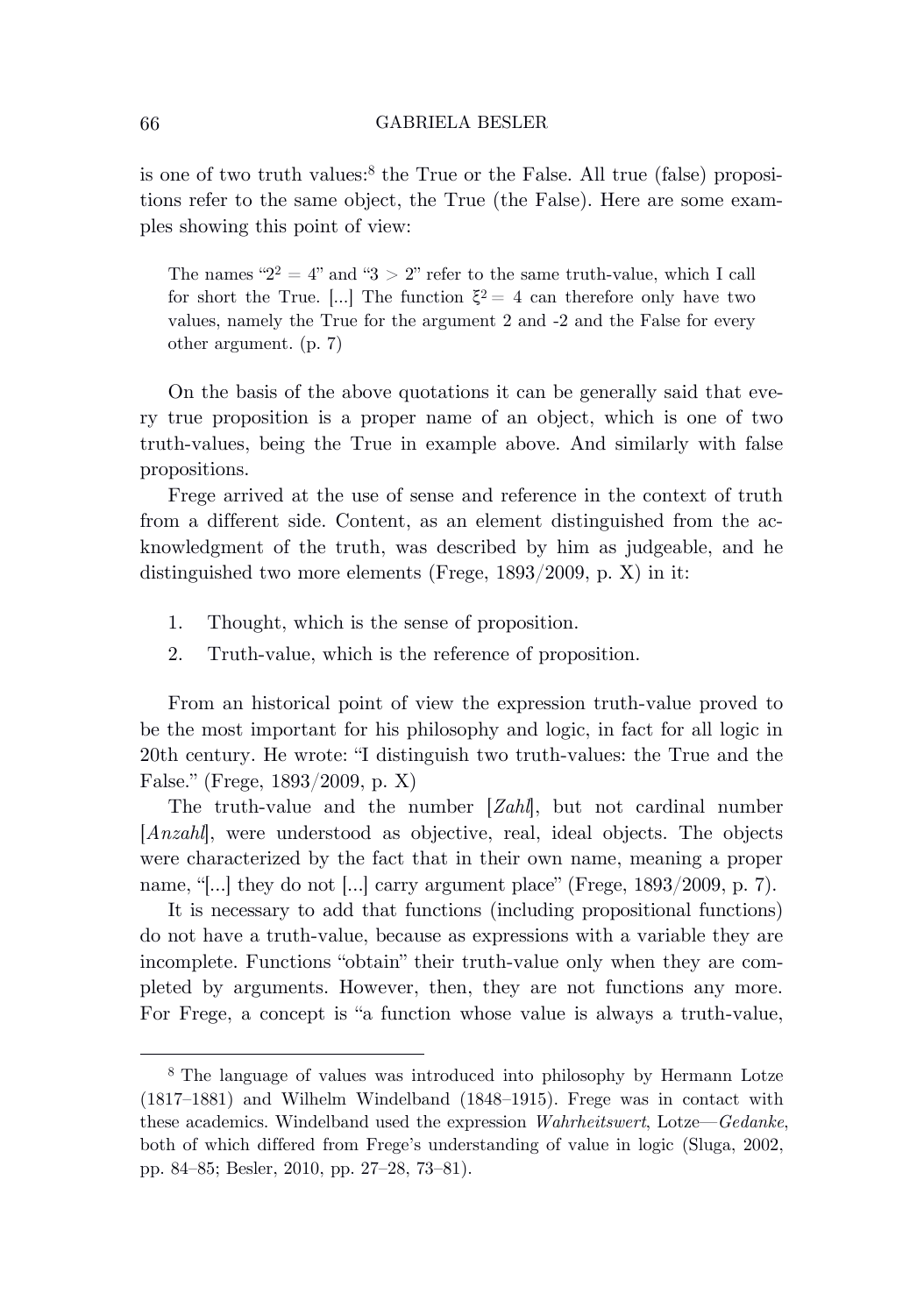the True or the False" (p. 8), for example: the concept of red is actually a function "( ) is red", true for some arguments, false for others.

In a paper devoted to the comparison of his and Peano's notations Frege repeated the above-mentioned notions: "[…] all true sentences [*Sätzen*] mean the same thing, namely the True, and likewise all false sentences mean the same thing, namely the False" (Frege, 1896/1990, p. 240). "I use the word *Satz* in the sense of a combination of symbols whose sense is a thought and whose reference is a truth-value—either the True or the False" (Frege, 1896/1990, p. 242).

Incorrectly constructed propositions are treated as false in Frege's logic and his philosophy of language. (Frege, 1893/2009, p. 10; Frege 1896/1990, p. 230). He gave the following example. He introduced a sign for Sun ʘ and using mathematical language wrote that the sign is greater than 2: " $\Theta > 2$ ". Frege called such a proposition false because Sun is not a number, however, the following proposition is true: " $(0 > 2) \supset (0^2 > 2)$ " (Frege, 1896/1990, p. 230). From the definition of the material implication we know that such a formula is true when predecessor and successor are false.

It is necessary to add that not every syntactically correct sentence possesses a truth-value. Frege pointed out two situations:

- 1. Subordinate clause in indirect speech. Generally, a thought is the sense of a proposition, however, in indirect speech the thought is treated as the reference of the subordinate clause (Frege, 1893/2009, p. X). Thus, the subordinate clause, as a part of indirect speech does not possess a truth-value.
- 2. Sentence with a proper name without reference like a sentence in poetry (Frege, 1896/1990, p. 227); such a rule was explicitly expressed in a later paper, however, in this period it is also valid (Frege 1897–1898/1983, p. 156).

Frege's views discussed above show that the True is essentially connected with his concept of thought. Actually, not only the True, but the False as well. Frege also wrote about false thoughts, giving the following examples:  $0^2 = 4$ ;  $1^2 = 4$ ;  $3^2 = 4$  (1893/2009, p. 6).

According to Frege, the notion of thought, which supplements his categories of the Truth and False, is the meaning of the name of a certain logical value (Frege, 1893/2009, p. 7). Later, he even wrote about the "realm of thought" (Frege, 1918–1919/1990a), considering it an objective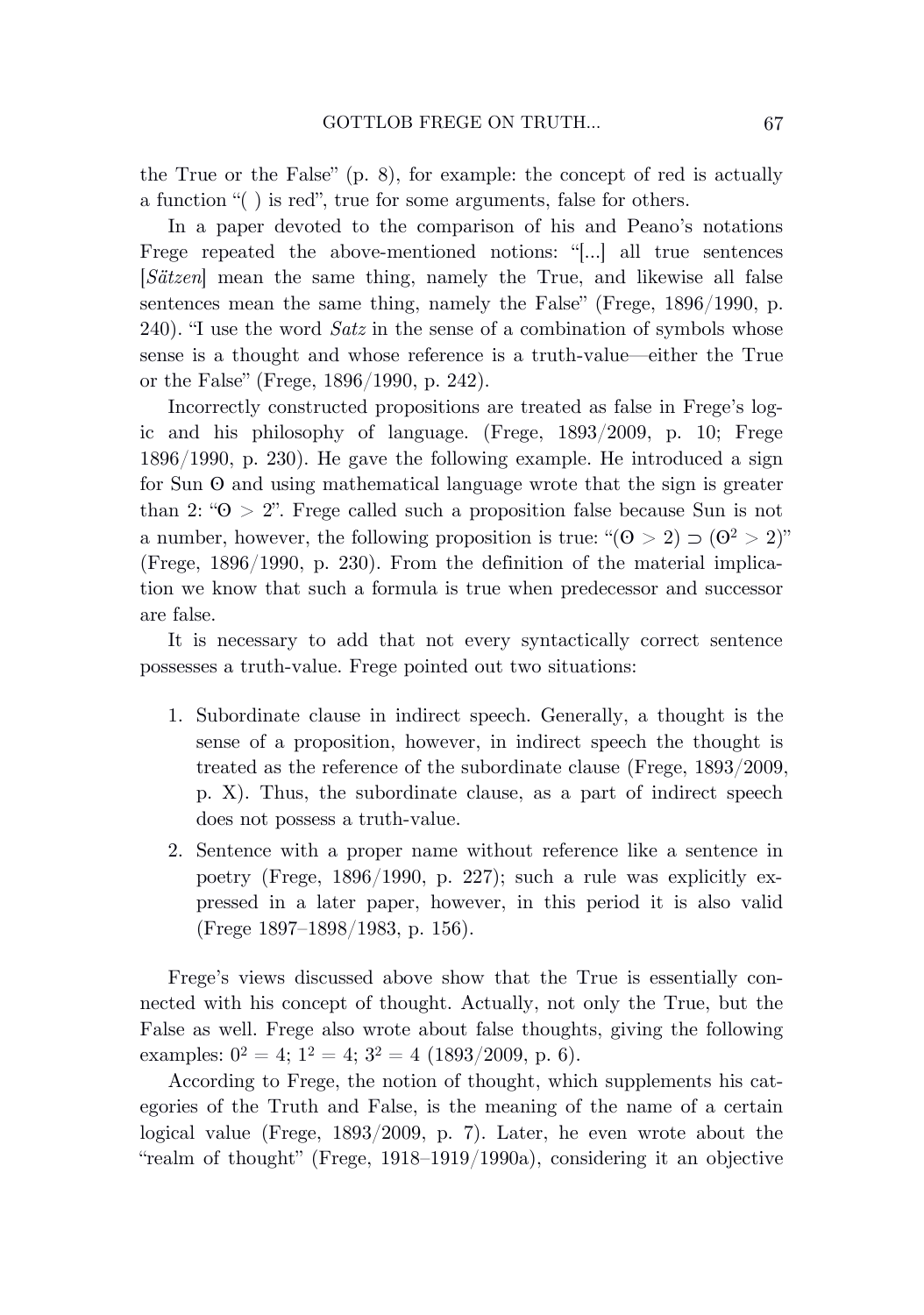reality, unchanging, guaranteeing the possibility of doing science, significantly connected with logic. In the context of logic he wrote: "[…] I express thoughts with my signs, it will be helpful to look at some of the easier cases in the table of more important theorems, to which a translation is appended" (Frege, 1893/2009, p. XI)*.*

Truth is a notion that is also used in Frege's formal logic. For example, logical laws are called laws of being true (Frege, 1893/2009, p. XVI). Some of the logical laws served as the basic laws, not proved in Frege's system, one of them being the problematic law  $V^9$ .

In the period of writing the two volumes of *Grundgesetze der Arithmetik*, the truth-values were used by Frege to determine the conditions for propositions constructed both of connectives and quantifiers to be true. Earlier in this context, Frege used the words: affirm [*bejahen*], deny [*verneinen* (Frege, 1879/1997, p. 5), <sup>10</sup> instead of the True and the False.<sup>11</sup> There are the logical symbols that Frege characterized with a reference to the truth-value (I give them in Frege's order): judgement-stroke, horizontal-stroke, negation-stroke, equality-sign, quantifier-sign, conditional-sign.

He mentioned his first book (Frege, 1879/1997) and distinguished "two components in that whose external form is a declarative sentence:

- 1. Acknowledgement of truth.
- 2. The content, which is acknowledged as true" (Frege, 1893/2009, p. X).

The "acknowledgment of truth" is "marked" on a logical formula by attaching the so-called judgement-stroke and Frege described it as follows:

We are therefore in need of another special sign in order to be able to assert something as true. To this end, I let the sign " $\vdash$ " precede the name of the truth-value, in such a way, e.g., in  $\frac{1}{2^2} = 4$  it is asserted that the square of 2 is 4. (Frege, 1893/2016, p. 9; Greimann, 2000)

<sup>9</sup> For more on this subject see the section *The Problem of Antinomy*.

<sup>10</sup> In the English edition p. 121. Apart from this example, page numbers are given from the English editions.

<sup>11</sup> It is worth adding, that Ernst Schröder (1841–1902), Charles S. Peirce and Frege are treated as originators of truth tables. However, Schröder used the expressions *es gilt*, *es gilt nicht* in this context (Marek, 1993, p. 10–11).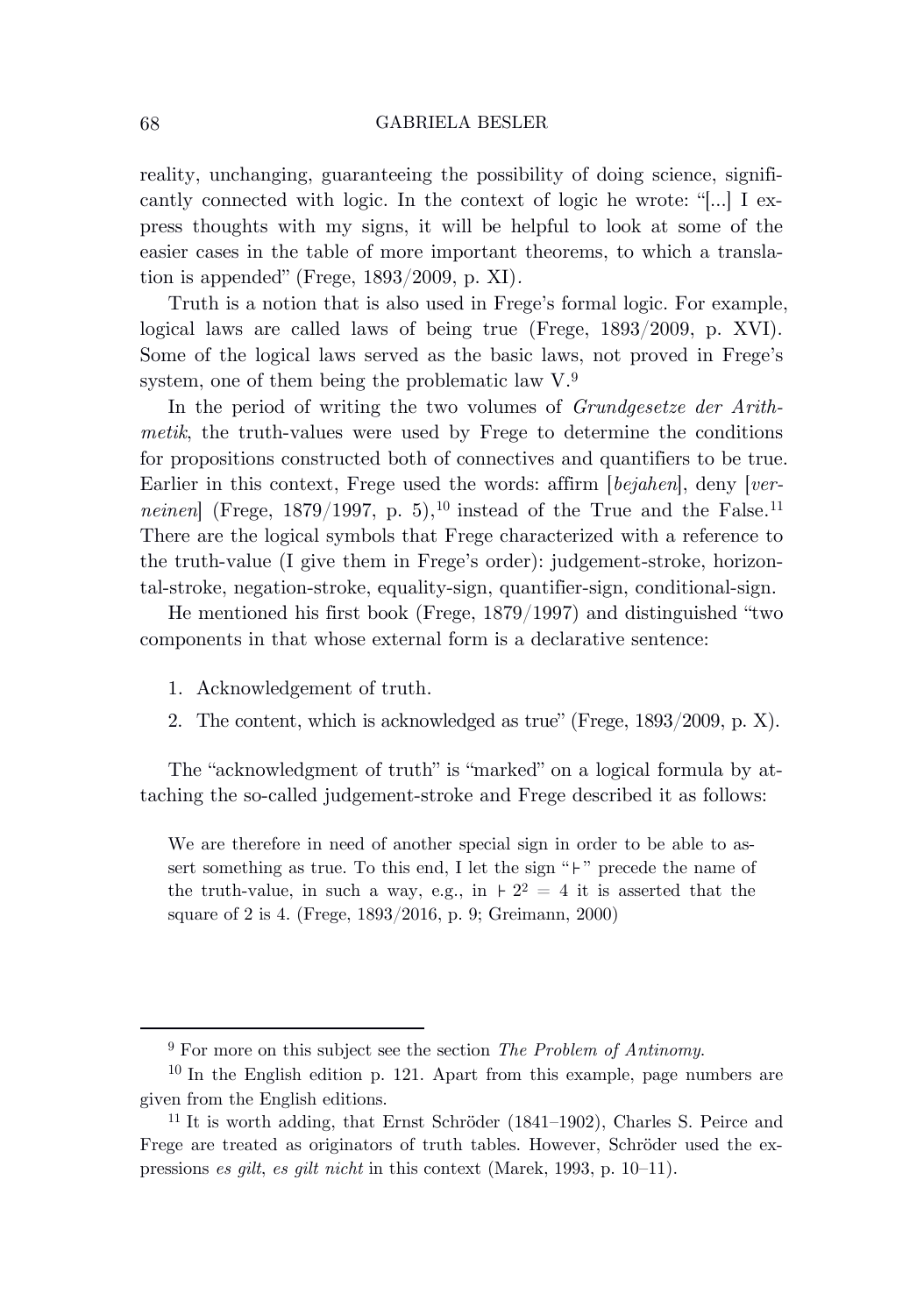The necessity of this judgment-stroke is so obvious, natural and necessary to Frege that in a letter to Peano, with whom he corresponded during this period, he wrote:

I have [..] the sign |, the judgement stroke, which serves to assert something as true. You have no corresponding sign, but you acknowledge the difference between the case where a thought is merely expressed without being put forward as true and the case where it is asserted. (Frege, 1896/1976, p. 185–186)

The so-called horizontal-stroke, is a sign of a one-place function from objects whose value is one of two truth-values (Frege, 1893/2009, p. 16– 17). The value of this function is the True when its argument is the True. There are two other cases:

- 1. The False is the function's argument.
- 2. None of the truth-values is the function's argument, but for example, the number 2 (Frege, 1893/2009, p. 10).

Then the value of the function is the False.

The negation (written as a short stroke attached to the horizontalstroke) is defined as the value of a false function for every argument and this function without a negation sign is true for every argument (p. 10).

An expression with the equality-sign refers to the True when expressions with the same logical value appear on both sides of the connective and to the False in any other case (p. 11).

The universal quantifier was written by Frege as a concavity in the content-stroke with the Gothic alphabet letter. He assumed that the formula "[…] refer[s] to the True if the value of the function Φ (*ξ*) is the True for every argument, and otherwise the False" (p. 12).

The conditional-sign (a sign for material implication) was written as a vertical stroke connecting two horizontal strokes and characterized as the False when the predecessor is the True and the successor is not the True (p. 26).

Frege also gives examples of functions whose value for every argument is the False:

1. The formula  $\dot{\epsilon}(\epsilon = \tau \mathcal{L} \mathfrak{a} = \mathfrak{a})$  was read as the value-range of a function "it is denied that for every  $a, a = d$ " (p. 17).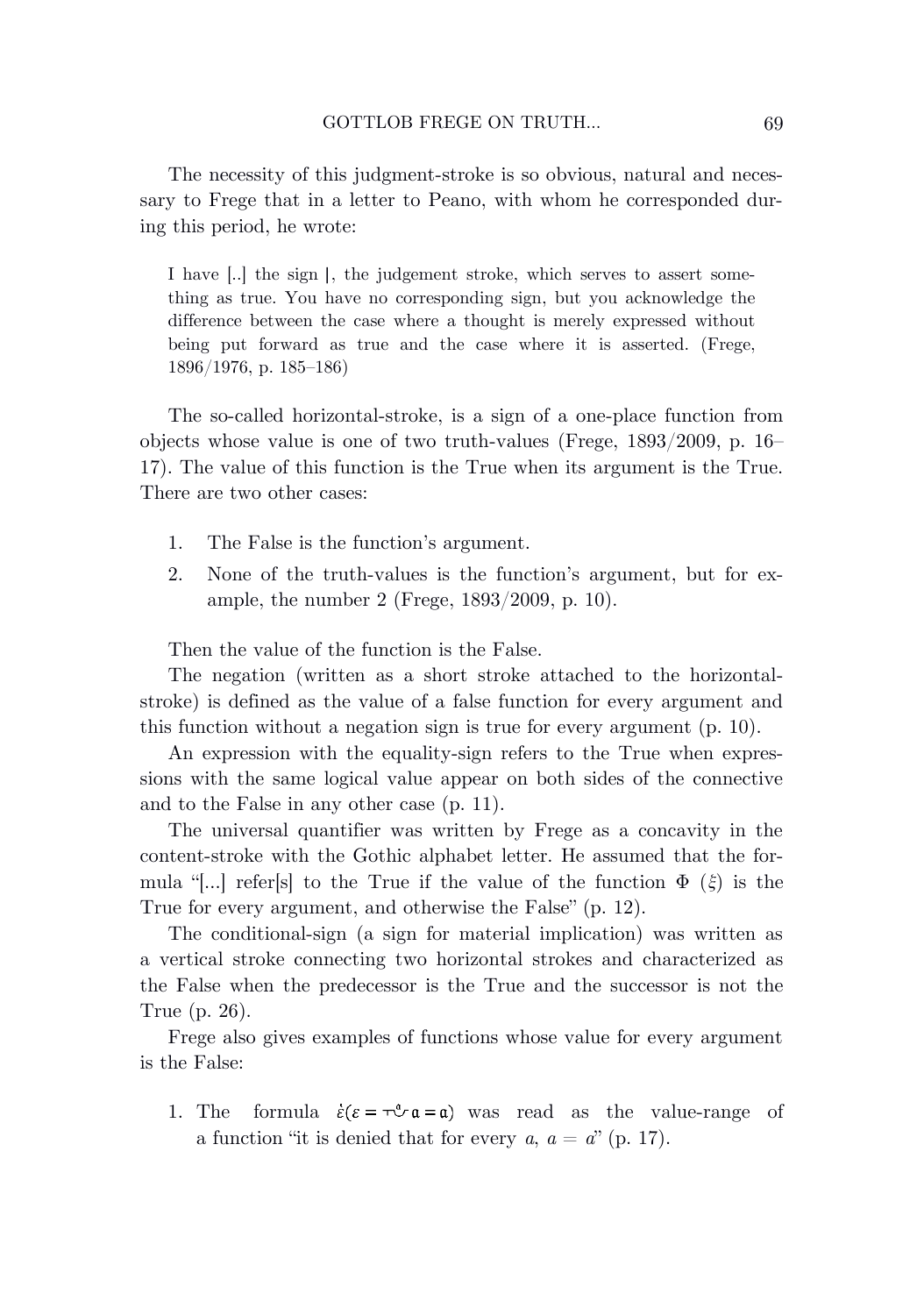2. Connecting one of the truth-values to a value-range with an equality-sign (see p. 17).

In Frege's logic, truth was also presented by logical entailment. In a paper written between 1899 and 1906 he wrote: "Truths [*Wahrheiten*] can be inferred in accordance with logical laws of inference. If a truth [*Wahrheit*] is given, it can be asked from what other truths its truth follows in accordance with logical laws of inference" (Frege, 1899–1906/1983, p. 168).

To sum up the topic of truth in *Grundgesetze der Arithmetik*, it can be said that it was both a philosophical notion and a useful "tool" for studying the truth-value of logical formulas, inferences and the characteristics of connectives or the quantifier. The True was expressed verbally or using the assertion-stroke.

# *LOG IK* (1897): AN U NFINISHED TEXTBOOK

This paper, unfinished and not published by Frege, is worthy of special attention for a number of reasons, including the method Frege used: referring to the ways of using the word "true" in ordinary language. He also pointed out words associated with the predicate "true", and words that do not have a significant relationship with it, although these expressions were used in an ordinary language. Next, he collected contexts in which the word "true" occurred and rejected misleading, improper usage. He compared the predicate "true" to other predicates  $(p. 126, 128)^{12}$  and listed differences. The predicate "true" had nothing in common with the ideas [*Vorstellungen*], and was not "applicable to what is material" (p. 126).

Frege suggested setting limits on the valid applicability of the word "true". Although he did not explicitly state this position, it can be said on the basis of this and other papers that the predicate "true" refers to thoughts first and, sentences second, and in particular assertoric sentences [*Behautungssätzen*] (p. 126, 129). For sentences [*Sätzen*] are "a proper means of expression for a thought" (p. 126), and "a sense of the sentence is called a thought" (p. 126).

<sup>12</sup> All quotations from this section, unless otherwise stated, come from the paper mentioned in the heading.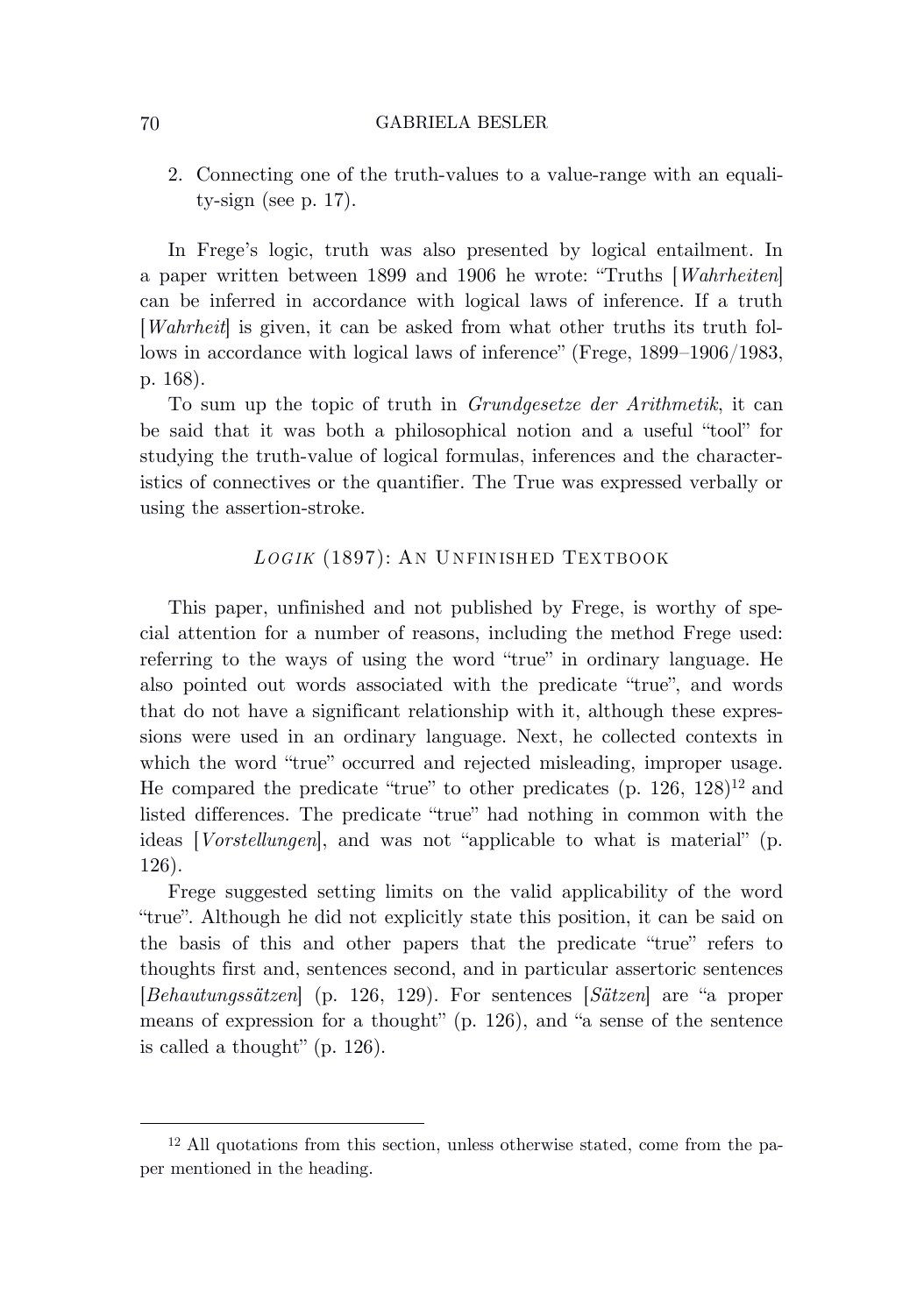In a natural language, "true" is also combined with ideas and experience, which Frege rejected as groundless. He also wrote that we do not need the word "true" to say that the idea of the Cologne cathedral agrees with reality. As the legitimate use of the word "true" he gave predicating it on a proposition like  $2 + 3 = 5$  (p. 129). If, however, one speaks of an idea called true "[…] it is really a thought to which the predicate is ascribed" (p. 126).

Although truth is the goal for all science, logic is in a special way related to the predicate "true", like ethics to "good", aesthetics to "beautiful", physics to "heavy" and "warm", chemistry to "acid" and "alkaline" (p. 128). The word "true" specifies the goal of logic (p. 126).

The "true" and "beautiful" predicates, however, differ significantly. There may be a contradiction between propositions of logic, but "[a]esthetic judgements don't contradict one another" (p. 126). What is true—as Frege wrote—is "true in itself" (p. 126) and what is beautiful is not "beautiful in itself" (p. 126). In addition, the "true" predicate is not gradable, unlike "beautiful"—which can be graduated (p. 126).

For Frege, logic, like ethics, is the normative science based on the most general laws of truth (p. 128). Next, he wrote:

Logic is concerned with the laws of truth, not with the laws of holding something to be true, not with the question of how men think, but with the question of how they must think if they are not to miss the truth. (p. 149)

That is why the laws of truth are contrasted with the laws of thinking and the laws of judging that psychology deals with (p. 145–146). Moreover, "[t]he laws of truth, like all thoughts, are always true if they are true at all" (p. 148).

In the unfinished textbook on logic, Frege clearly wrote about the indefinability of truth for the first time: "Truth is obviously something so primitive and simple that it is not possible to reduce it to anything still simpler" (p. 129). Therefore, he considered truth to be indefinable. In such cases one only has to "[…] to lead the reader or hearer, by means of hints, to understand the word as it is intended" (Frege, 1892/1990a, p. 183). In a later paper, from 1914, this activity would be called elucidation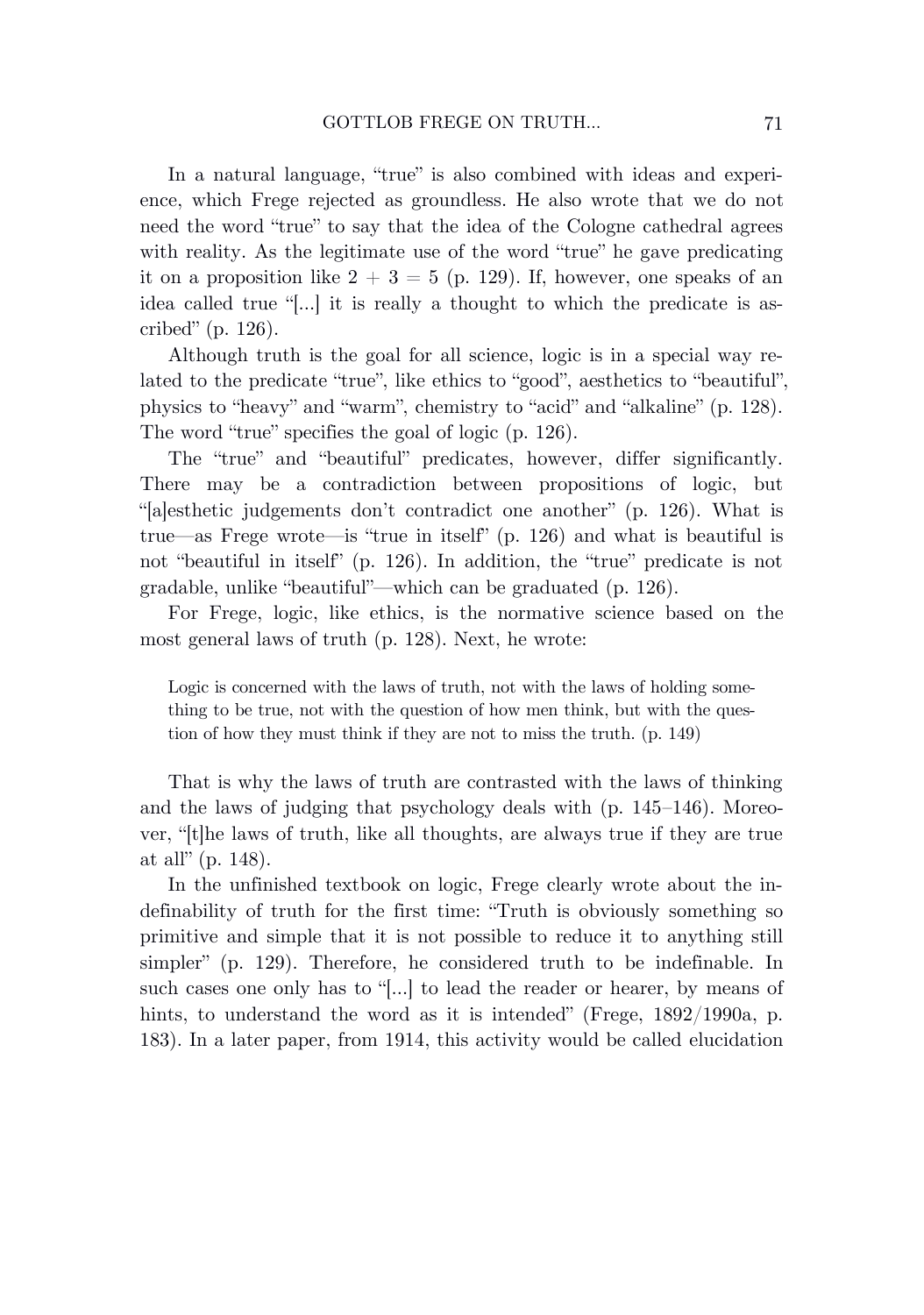[*Erläuterung*], distinguished from defining (Frege, 1914/1983, p. 207). 13 However, it seems strange because he described elucidation as a prescientific activity, beyond science, it was only its propedeutics.

Frege devoted a lot of space to the concept of thought, to which the predicate "true" fundamentally referred. Next, the predicate "true" referred to a declarative sentence.

In his concept of thought, first, truth (or falsity) is not a matter of recognition by one person or another. The objectivity of truth (or falsity) results from the "fixing" in objective thought. Frege believed that this guarantees objectivity in science. He wrote:

[…] thoughts have [not] to be thought by us in order to be true. […] Thoughts are independent of our thinking. A thought does not belong specially to the person who thinks it, as an idea does to the person who has it. […] A contradiction between the assertion [*Behauptungen*] of different people would be impossible. (Frege 1897/1983, p. 127)

Next, thought is not mental. But if it were, then:

- 1. "[…] its truth could only consist in a relation to something external, and that this relation obtained would be a thought into the truth of which we could inquire" (p. 127).
- 2. Mathematical propositions would look as follows: "It has been observed that with many people certain ideas form themselves in association with the sentence '2 + 3 = 5"' (p. 134).

To sum up, I would like to emphasise the similarity between the unpublished *Logik* (1897) and *Der Gedanke* (1918–1919) published twenty years later; however, this topic needs further study.

# TRUTH IN PARTICULAR CONTEXTS

Problem of Antinomy

Questions of truth, falsity and words connected with them occurred in the Frege—Russell correspondence. This exchange of letters referred

<sup>13</sup> In this paper, *Erläuterung* is translated as illustrative examples, however, in the literature in this context *elucidation* is used. See (Weiner, 2002; Besler, 2010, p. 148–149).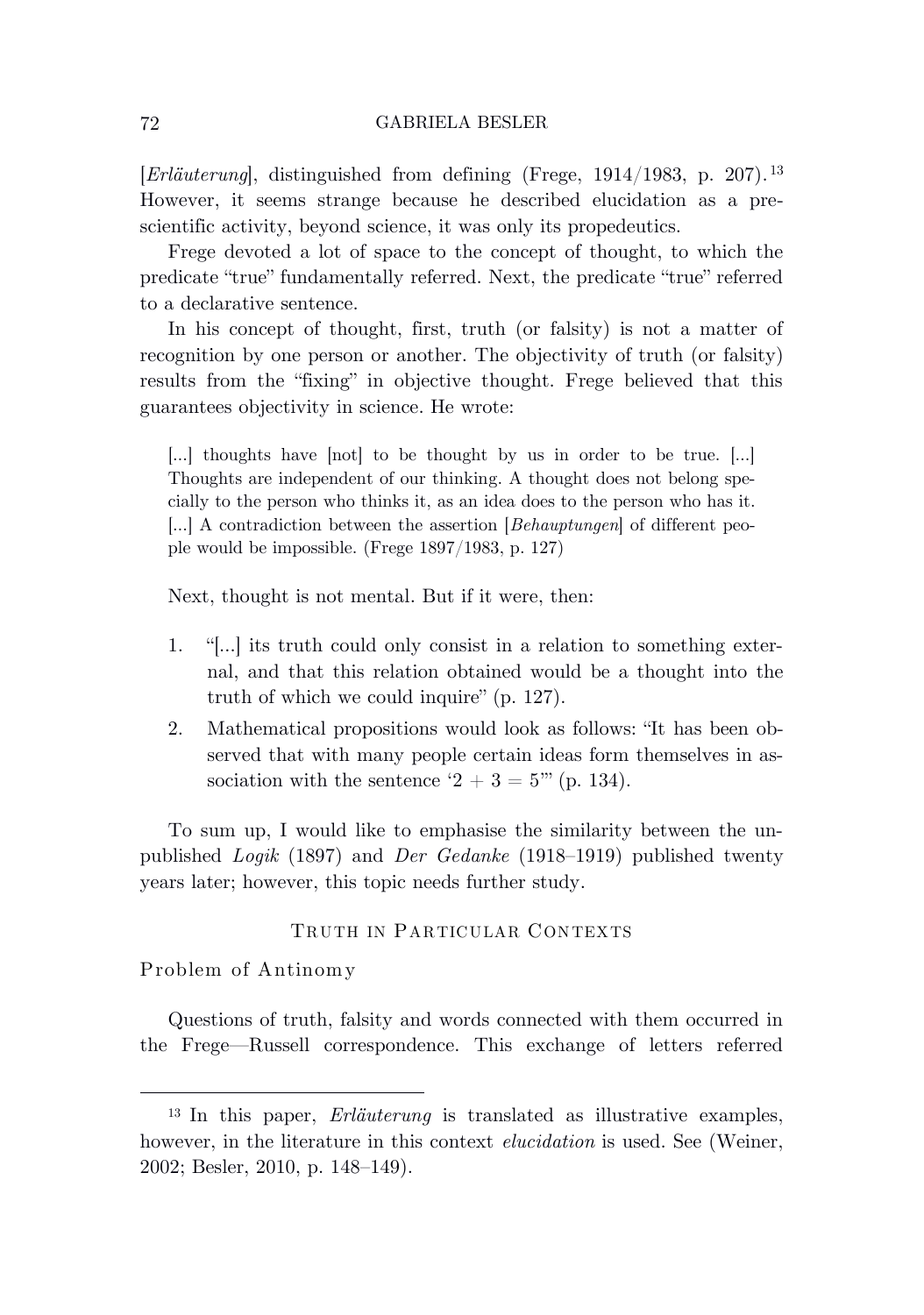mainly to the problem of antinomy and the edition of the second volume of *Grundgesetze der Arithmetik* (Frege, 1903/2009a, with Frege, 1903/2009b). <sup>14</sup> Truth appears there in philosophical and logical contexts.

Frege tried to convince Russell on his philosophy of language, in which task he failed. Nevertheless, we have many clear passages related to philosophical solutions adopted for truth and falsity. They do not bring anything new to Frege's previous point of view, but they are worth special attention due to their precision and the unambiguity of the wording. Here are two examples, one from 1902, the other one written a year later:

As you know I distinguish between the sense and the meaning [*Bedeutung*] of a sign, and I call the sense of a proposition [*Satz*] a thought and its meaning a truth-value. All true propositions have the same meaning: the true; and all false propositions have the same meaning: the false. (Frege, 1902/1983c, p. 149)

[…] all propositions that express a true thought mean the same, and likewise all propositions that express a false thought. We have, e.g.,  $3 > 2$ .  $2^2 = 4$  and  $2^2 = 4$ .  $\supset 3 > 2$ ; consequently:  $3 > 2$ .  $= .2^2 = 4$ . (Frege, 1903/1976, p. 158)

The task of the True and the False in Frege's logic is shown by the quotation from yet another letter: "Regarding the last points you touch on, I shall make the following:  $\acute{\epsilon}(-\epsilon)$  is a class comprising only a single object, namely the true, and  $\dot{\varepsilon}(\varepsilon = \tau^2 \cdot \mathfrak{a} = \mathfrak{a})$  is a class comprising only a single object, namely the false" (Frege, 1902/1976b, p. 137).

Truth is essentially connected with the Law V, leading to antinomy. This law says: the equality of the value-ranges of two functions is equal to the general equality of those functions for every argument, in Frege's notation (1893/2009, p. 36):

$$
\vdash (\acute{e}f(\epsilon) = \acute{a}g(\alpha)) = (\neg f(\mathfrak{a}) = g(\mathfrak{a}))
$$

Frege tried to save his system of logic against antinomy. In an afterword to the second volume of *Grundgesetze der Arithmetik*, he introduced a limitation of the generality of a function in defining the basic concepts of the arithmetic of natural numbers (Frege, 1903/2009c). The expressions the True and the False appeared there only once:

<sup>14</sup> For more on the Frege—Russell correspondence see (Besler, 2016).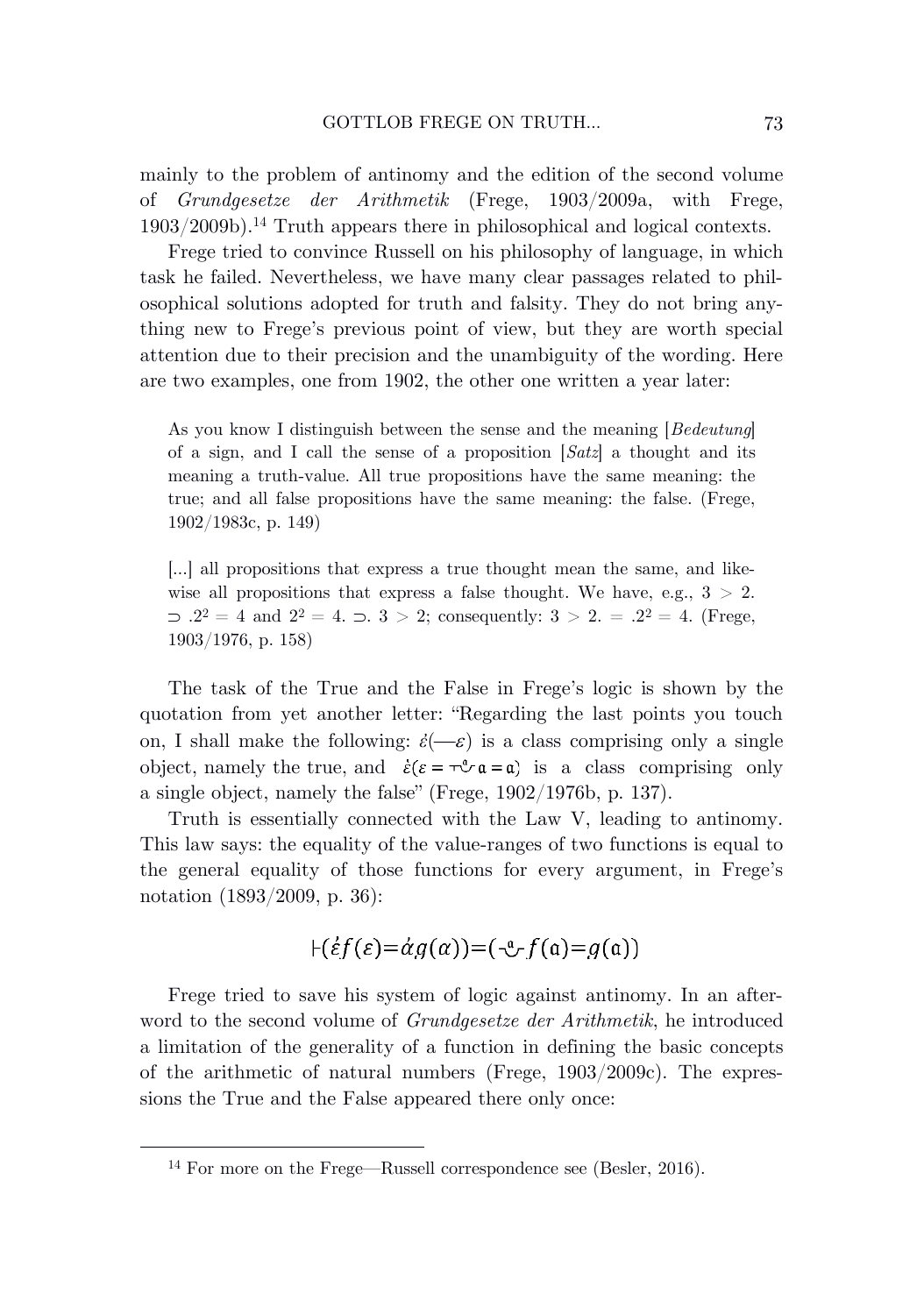[…] the extension of a concept under which only the True falls should be the True and that the extension of a concept under which only the False falls should be the False. These determinations suffer no alteration under the new conception of the extension of a concept. (Frege, 1903/2009c, p. 263)

I would like to add that Frege was aware of a problematic aspect of the Law V ten years before Russell's discovery. He wrote:

If anyone should believe that there is some fault, then he must be able to state precisely where, in his view, the error lies: with the basic laws, with the definitions, or with the rules or a specific application of them. If everything is considered to be in good order, one thereby knows precisely the grounds on which each individual theorem rests. As far as I can see, a dispute can arise only concerning my basic law of value-ranges (V), which perhaps has not yet been explicitly formulated by logicians although one thinks in accordance with it if, e.g., one speaks of an extension of a concept. I take it to be purely logical. At any rate, the place is hereby marked where there has to be a decision. (Frege, 1893/2009, p. VII)

It could be said that Frege doubted the truth of the Law V from the beginning (comp. Heck, 2010, p. 349–352), and unfortunately the Law V was crucial for his logistic program.

### Geometry

Frege became acquainted with a new approach to geometry, which was David Hilbert's *Grundlagen der Geometrie* (1899). He was very impressed with this book, however, he could not agree with Hilbert. Frege did not accept (or did not understand) geometry understood as a formal system, allowing many models, including models of Euclidean geometry.

The topic of truth appears in the Frege—Hilbert correspondence in the context of different understanding of axioms in the system of geometry and their tasks. For Frege, axioms are true propositions. They do not need any proving, because "[…] our knowledge on them flows from a source very different from the logical source, a source which might be called spatial intuition. From the truth of the axioms it follows that they do not contradict one another" (Frege, 1899/1976, p. 37).

Frege assumed that all axioms of Euclidean geometry were irrefutable, he was convinced that "[…] it will be impossible to give such an example in the domain of elementary Euclidean geometry because all the axioms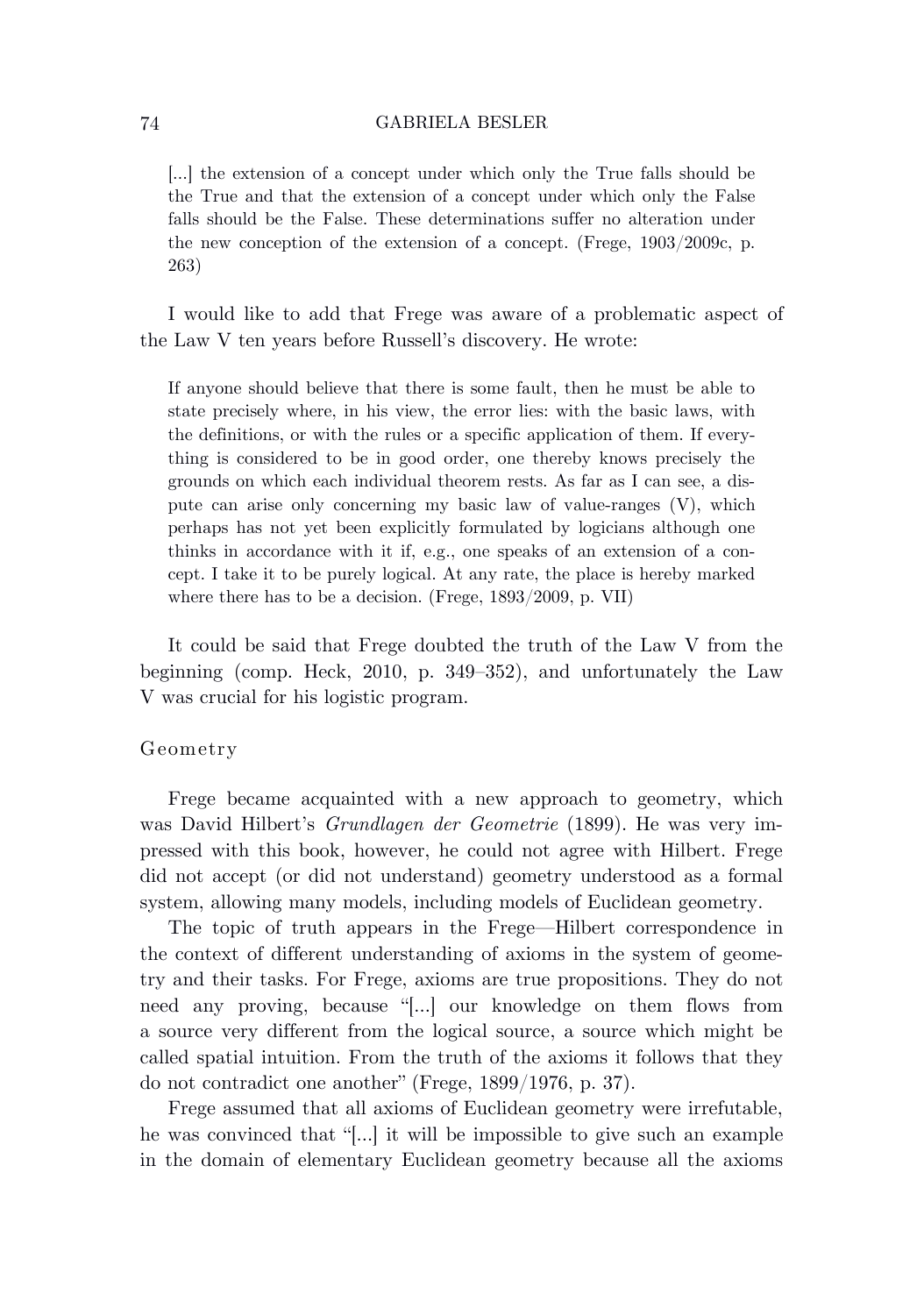are true in this domain" (Frege, 1900/1976, p. 71). Moreover, according to Frege, the axioms were necessarily consistent with each other. The truth and consistency of the axioms mutually conditioned each other.

Hilbert did not accept Frege's (idealistic) understanding of thought. Therefore, the philosophical background, always present in Frege's analysis, and rarely found in letters addressed to him, significantly disunited these correspondents. According to Frege, the thoughts-axioms are expressed in sentences-axioms (Blanchette, 2015, p. 111).

Similarly to many topics developed by Frege, the philosophy of language also appeared in the context of truth in geometry. In an unpublished paper on geometry from 1899–1906 he wrote:

In the majority of cases what concerns us about thought is whether it is true [*Wahrsein*]. The most appropriate name for a true thought is a truth [*Wahrheit*]. A science is a system of truths [*Wahrheiten*]. A thought, once grasped, keeps pressing us for an answer to the question whether it is true [*Wahrsein*]. We declare our recognition of the truth of a thought, or as we may also say, our recognition of the truth [*Wahrheit*], by uttering a sentence with assertoric force. (Frege, 1899–1906/1983, p. 168)

After completing the correspondence with Hilbert, Frege returned several times to expressing his opinion on Hilbert's new approach to geometry. In one of the published articles, he repeated the thesis about the truth and consistency of axioms (Frege, 1903/1990).

It is worth pointing out at this juncture that Frege's comments on Hilbert's geometry were widely discussed, and Frege went down in the history of geometry as a defender of the truth of axioms (Freudenthal, 1957/2009, p. 494).

Expression generality

Frege combined truth with the expression of generality. In his logic, the generality of expressions is written in two ways:

- 1. Using the quantifier symbol.
- 2. By the appropriate type of variables.

As we may see, only the universal quantifier

 $\int_{a}$   $-\alpha$   $\Phi(a)$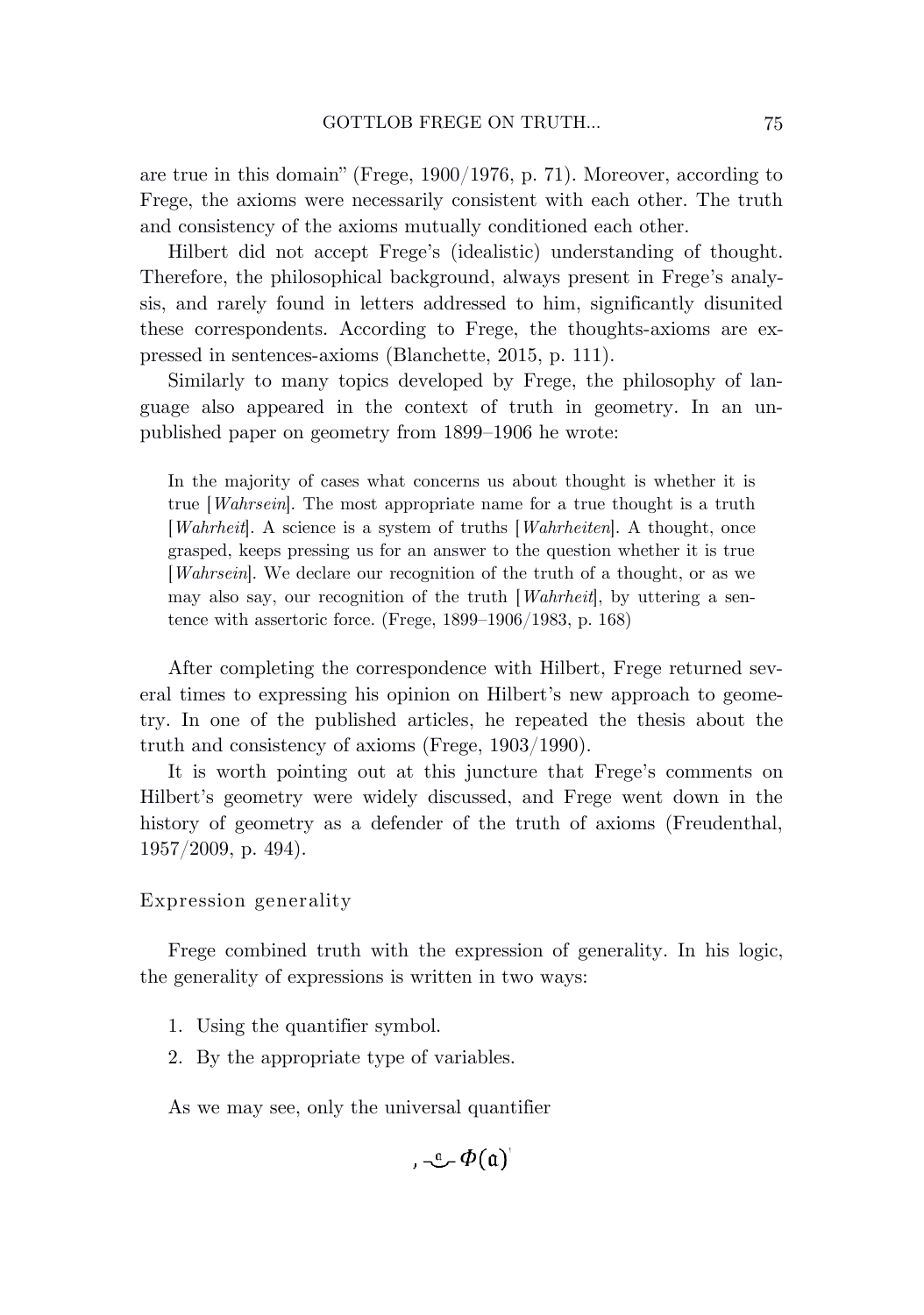is introduced as a separate symbol. It was characterized in relation to truth-values as I have already written in this article.

Frege also used an existential quantifier (not calling it such), although it was absent as a separate sign. It was written with the use of the universal quantifier and negation-stroke, for example:

$$
\left| \vec{u} - \vec{u}^2 = 1 \right|,
$$

and read as "there is [*es gibt*] at least one square root of 1" (Frege, 1893/2009, p. 12). Probably due to the lack of a separate symbol for the existential quantifier, Frege connected truth only with the expression of generality and did not refer truth to the existential quantification.

Frege also signified generality by using an appropriate variable letter. For objects, they are letters of the Latin alphabet, *x*, *a*, etc. (Frege, 1893/2009, p. 11). He wrote:

In order to obtain an expression for generality, one might have the idea of defining: "Let us understand ' $\Phi(x)$ ' as the True if the value of the function  $\Phi(\xi)$  is True for every argument; otherwise it shall refer to the False". (Frege, 1893/2009, p. 11)

For functions, they are capital letters of the Greek alphabet,  $\Phi$ ,  $\Gamma$ , etc. (Frege, 1893/2009, p. 35). There are also appropriate symbols for arguments of functions of higher degrees (Frege, 1893/2009, p. 60–61).

Truth is, for Frege, substantially connected with expressions of generality because, when assuming the above rules, they express the true thoughts (Frege, 1898–1903/1983, p. 162).

In this context, the assertion-stroke also appeared. Only sentences or formulas with a specific general domain can be preceded by the assertionstroke, that is to say formulas with a quantifier or variables that express generality.

An example of a formula substantially connected with generality is the Law V, it expresses that equality of the value-ranges of two functions is equal to the general equality of those functions for every argument (Frege, 1893/2009, p. 36). After discovering that it leads to antinomy (Frege, 1902/1976a), Frege limited the domain of the functions, and in doing so he limited the scope of truth of the Law V (Frege, 1903/2009b, p. 262– 263). At this juncture, as Frege saw it, he lost the generality of arithmetical propositions (Frege, 1903/2009b, p. 255).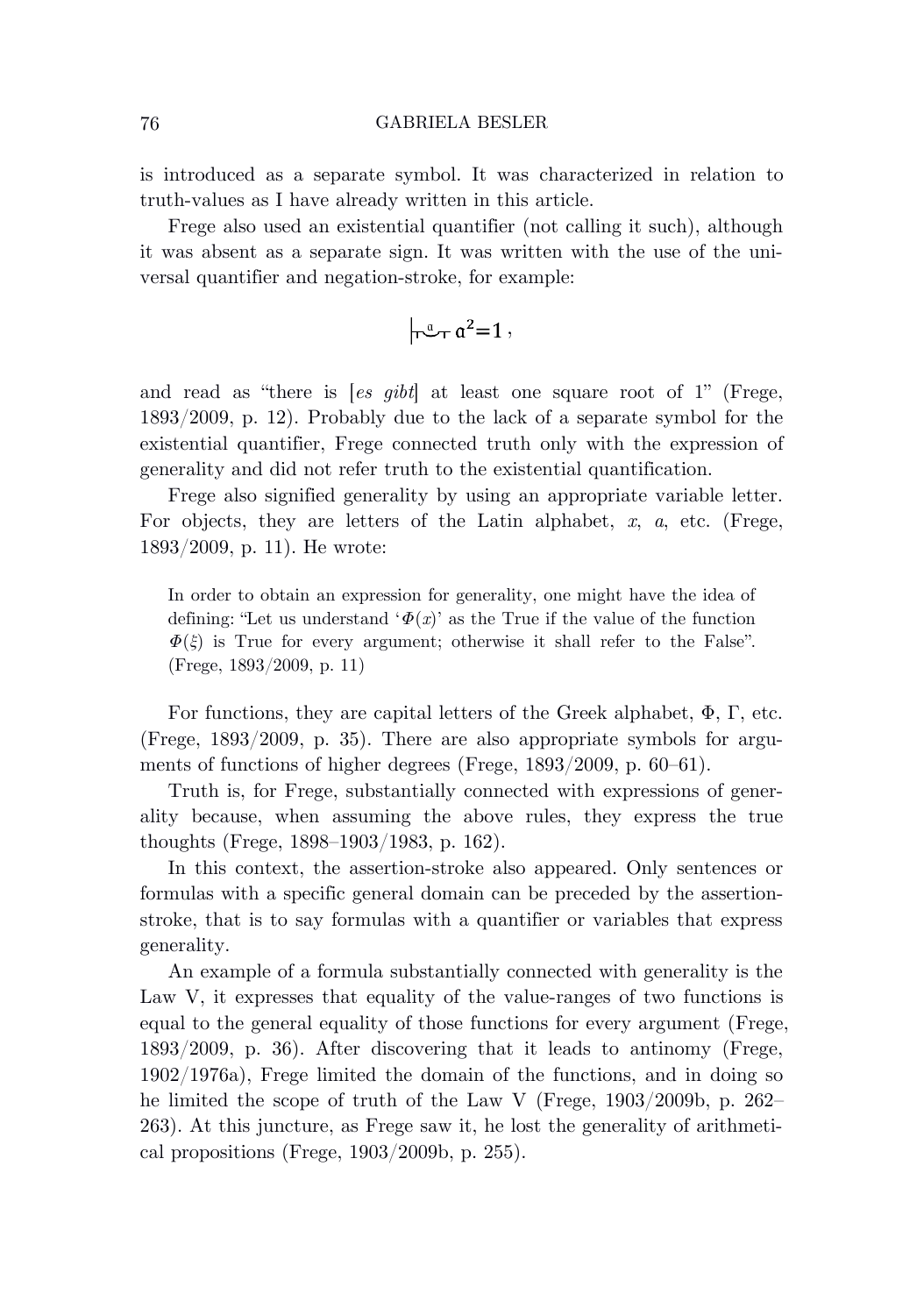# Other Contexts

In the period examined here, the topic of truth also appears in other contexts, presented in Frege's correspondence with the great mathematicians of those times: David Hilbert (1862–1943) and Giuseppe Peano (1858–1932).

Frege's first letter to Hilbert concerned mathematical symbolism, and in this context the subject of truth appeared. Frege referred to mathematics understood as a game of symbols, in isolation from their references and wrote:

A mere mechanical operation with formulas is dangerous (1) for the truth of the result and (2) for the fruitfulness of the science. The first danger can probably be avoided almost entirely by making the system of signs logically perfect. As far as the second danger is concerned, science would come to a standstill if the mechanism of formulas were to become so rampant as to stifle all thought. (Frege, 1895/1976, p. 33)<sup>15</sup>

Another thread comes from Frege's letter to Peano (undated, but surely written between 1896 and 1903) and concerns consequences resulting from various ways of defining equality in arithmetic, as a result of which

[…] mathematicians agree indeed on the external form of their propositions but not on the thoughts they attach to them, and these are surely what is essential. What one mathematician proves is not the same as what another understands by the same sign. We only seem to have a large common store of mathematical truths [*Wahrheiten*], This is surely an intolerable situation, which must be ended as quickly as possible. (Frege, 1896–1903/1976, p. 126)

In these circumstances, Frege proposed, first of all, accepting identity, "complete coincidence" as the reference of the equality-sign (Frege, 1896– 1903/1976, p. 126). Furthermore, thanks to distinguishing the equality at the level of sense from the equality at the level of reference, mathematics will be protected from generating always true, but boring instances of the principle of identity, *a* = *a* (Frege, 1896–1903/1976, p. 126).

<sup>15</sup> In this letter Frege referred to his article (Frege, 1885/1900). It is not clear if Hilbert knew this paper.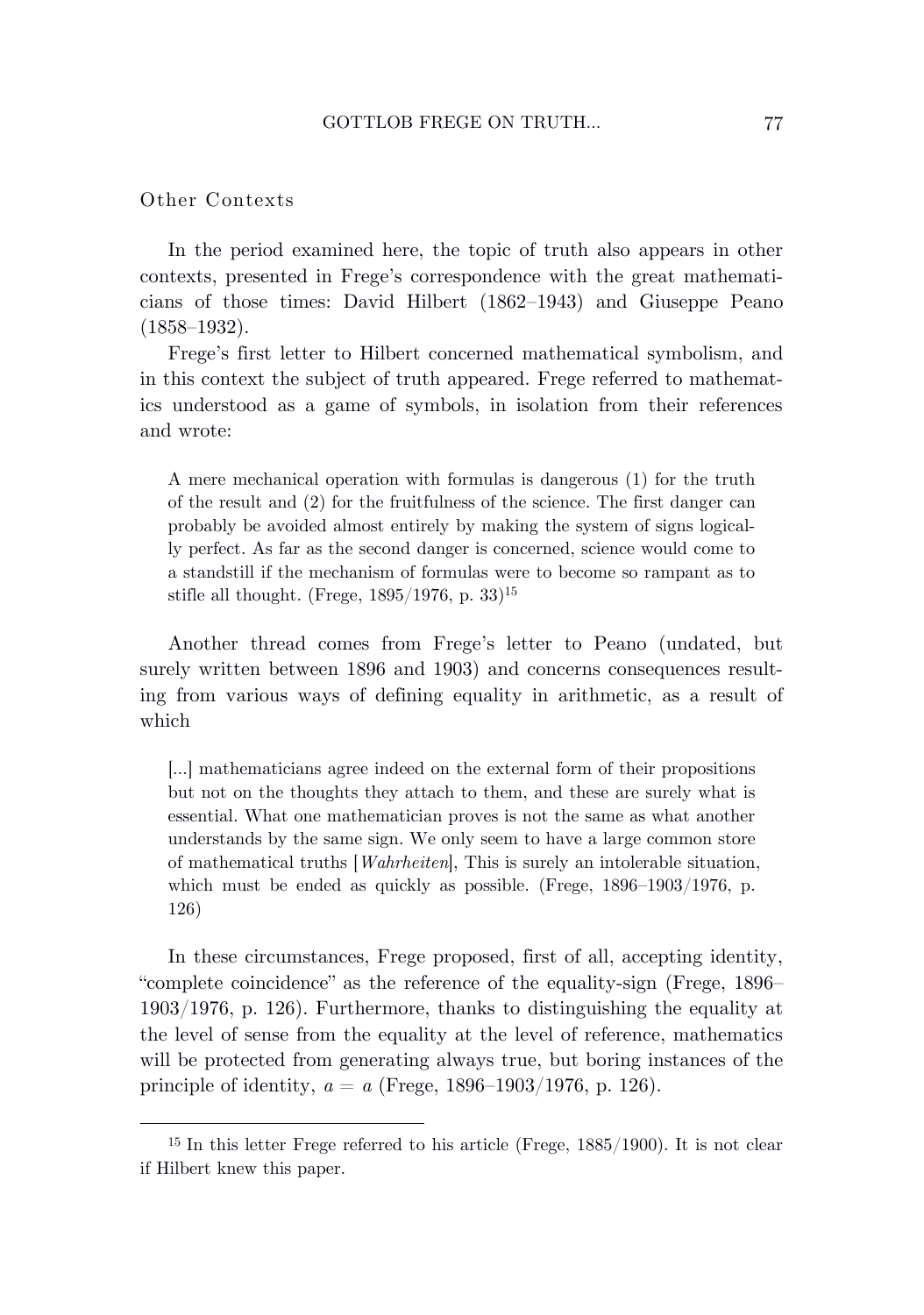# LATER UTTERANCES ON THE TRUTH

Shortly after the publication of the position (1903b/2009) closing the period examined in this article, Frege introduced important new points to his theory of truth. It remains a separate topic as to how the problem of antinomy conditioned these changes, however, this topic requires a separate careful study.

Frege's penultimate letter to Russell is worth attention. There, Frege once again emphasised the particularity of the "true" predicate. What is more, there appears—for the first time—an excerpt, which can be treated as a basis for crediting Frege with a redundant understanding of truth:

[…] "true" is not a predicate like "green". For at bottom, the proposition "It is true that  $2+3=5$ " says no more than the proposition " $2+3=5$ ". Truth is not a component part of a thought, just as Mont Blanc with its snowfields is not itself a component part of the thought that Mont Blanc is more than 4000 high. (Frege, 1904/1976, p. 163)

Whether Frege actually assumed the redundant theory of truth and, if so, to what extent<sup>16</sup> is beyond the scope of this paper.

In the above-quoted letter there is also a clearly formulated principle of extensionality, referring to the substitutability *salva veritate* of expressions. This principle had already been used by Frege in his letter to Russell. He gave the following example of two propositions referring to the True:  $2 + 3 = 5$  and  $2 = 2$ . Therefore it is correct to write:  $(2 + 3 = 5)$  $= (2 = 2)$  (Frege, 1893/2009, p. 9), where the sign "=" between the brackets shows the identity of the expression in brackets on the level of reference, but not on the level of sense. In the letter to Russell there is the following wording of the principle of extensionality used here:

Then and only then does the meaning of the proposition enter into our considerations; it must therefore be most intimately connected with its truth. Indirect speech must here be disregarded. Disregarding it, we can therefore say that true proposition can be replaced by any true proposition without detriment to its truth, and likewise any false proposition by any false proposition. (Frege, 1904/1976, p. 165)

<sup>16</sup> For example Baldwin maintained that Frege did not assume the deflationary theory of truth (Baldwin, 1997, p. 9).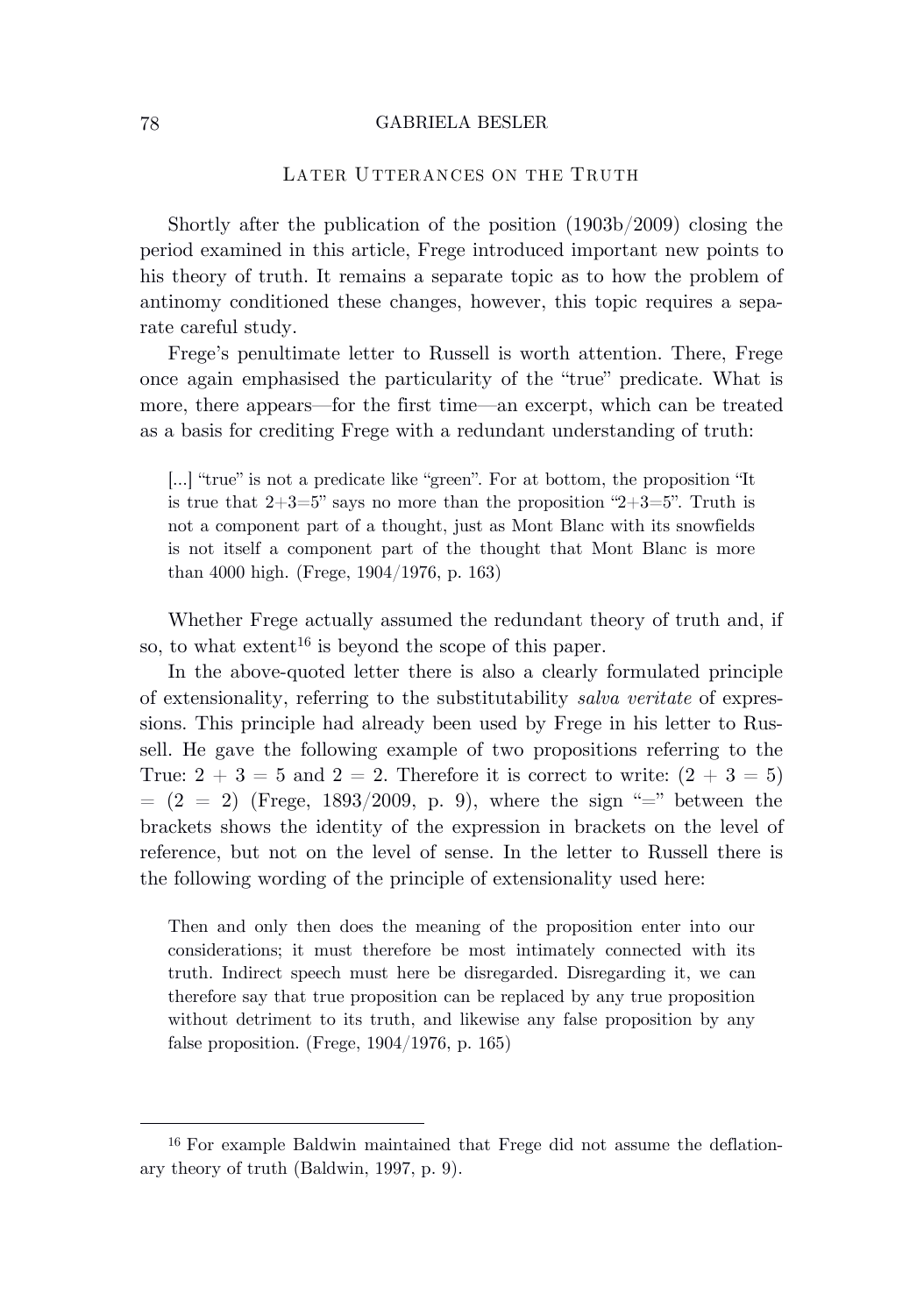In 1918, Frege received from Ludwig Wittgenstein (1889–1951) a manuscript of *Logisch-philosophische Abhandlung* (Wittgenstein, 1921/1997) and inspired by it he published an article (Frege, 1918– 1919/1990a). There he repeated many of his theses from the earlier paper (Frege, 1897/1983), adding arguments against the correspondence theory of truth<sup>17</sup> and the expression "the realm of thought" and its philosophical description.

# **CONCLUSION**

For Frege, during the period of publishing the two volumes of *Grundgesetze der Arithmetik*, truth was an important category in the fields of philosophy of language (he starts from this aspect), formal logic (here truth plays the role of the key "tool"), philosophy of logic (expression of generality and the problem of antinomy), philosophy of mathematics (the problem of true axioms in geometry and understanding of equality in arithmetic) and ontology (idealistic understanding of the realm of thought, which is really connected with the truth). Bearing in mind the development of Frege's views on truth (Sluga, 2002), here I collect his main theses from the investigated period:

- 1. At the starting point, truth is examined on the basis of an ordinary language.
- 2. In logic, truth is expressed by the assertion-sign, therefore, truth is connected with judging.
- 3. Truth refers to logic more than any other science.
- 4. Truth is a normative category, because logical laws—as true determine the direction of thinking.
- 5. Language expressions have sense and reference, the reference of sentences is truth-value (the True or the False).
- 6. Logic connectives, quantifier and logical entailment are characterized by truth-values.
- 7. The truth-bearers are: first thought, then proposition (or sentence) and language of science. Never ideas [*Vortsellungen*].

<sup>17</sup> Frege's criticism of the correspondence theory of truth was presented in (Sluga, 2007, p. 4–9; Baldwin, 1997).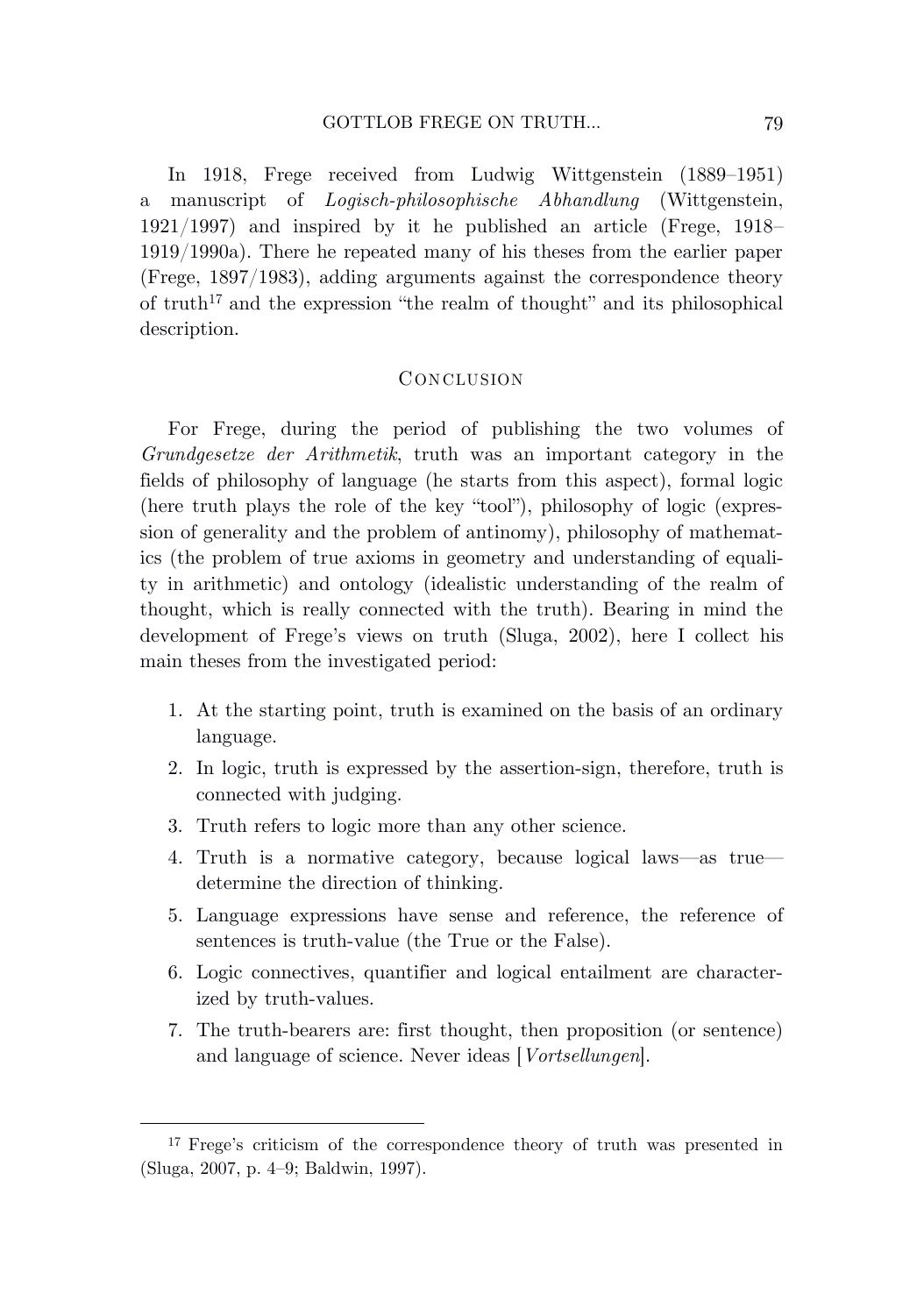- 8. The philosophical notion of thought is essentially connected with truth, as a certain unchanging objective ideal reality.
- 9. Truth is a primitive, indefinable term.
- 10. Truth—next to consistency—is an important notion describing geometrical axioms.

# **REFERENCES**

- Baldwin, T. (1997). Frege, Moore, Davidson: The Indefinability of Truth. *Philosophical Topics*, *25*(2), 1–18.
- Besler, G. (2010). *Gottloba Fregego koncepcja analizy filozoficznej*. Katowice: Wydawnictwo Uniwersytetu Śląskiego.
- Besler, G. (2016). Philosophical and Mathematical Correspondence Between Gottlob Frege and Bertrand Russell in the Years 1902–1904. Some Uninvestigated Topics. *Folia Philosophica*, *35*, 85–100.
- Blanchette, P. (2015). Frege's Critique of Modern Axioms. In: D. Schott (Ed.), *Frege: Freund(e) und Feind(e). Proceedings of the International Conference 2013* (pp. 105–120). Berlin: Logos Verlag.
- Burge, T. (2005). *Truth, Thought, Reason. Essays on Frege*. Oxford: Clarendon Press.
- Cook, R. (2016). Appendix: How to read *Grundgesetze*. In: G. Frege (2016), pp. A-1–A-42.
- Dummett, M. (1981). *The Interpretation of Frege's Philosophy*. Cambridge: Harvard University Press.
- Frege, G. (1879/1997). *Begriffsschrift und andere Aufsätze*. Hrsg. I, Angelelli. Hildesheim, Zürich, New York: Georg Olms Verlag. English edition: Conceptual Notation. In: G. Frege (1972), pp. 101–203.
- Frege, G. (1885/1990). Über formale Theorien der Arithmetik. In: G. Frege (1990), pp. 103–111.
- Frege, G. (1892/1990a). Über Begriff und Gegenstand. In: G. Frege (1990), pp. 167–178. English edition: On Concept and Object. In: G. Frege (1984), pp. 182–194.
- Frege, G. (1892/1990b). Über Sinn und Bedeutung. In: G. Frege (1990), pp. 143–162. English edition: On Sense and Meaning. In: G. Frege (1984), pp. 157–177.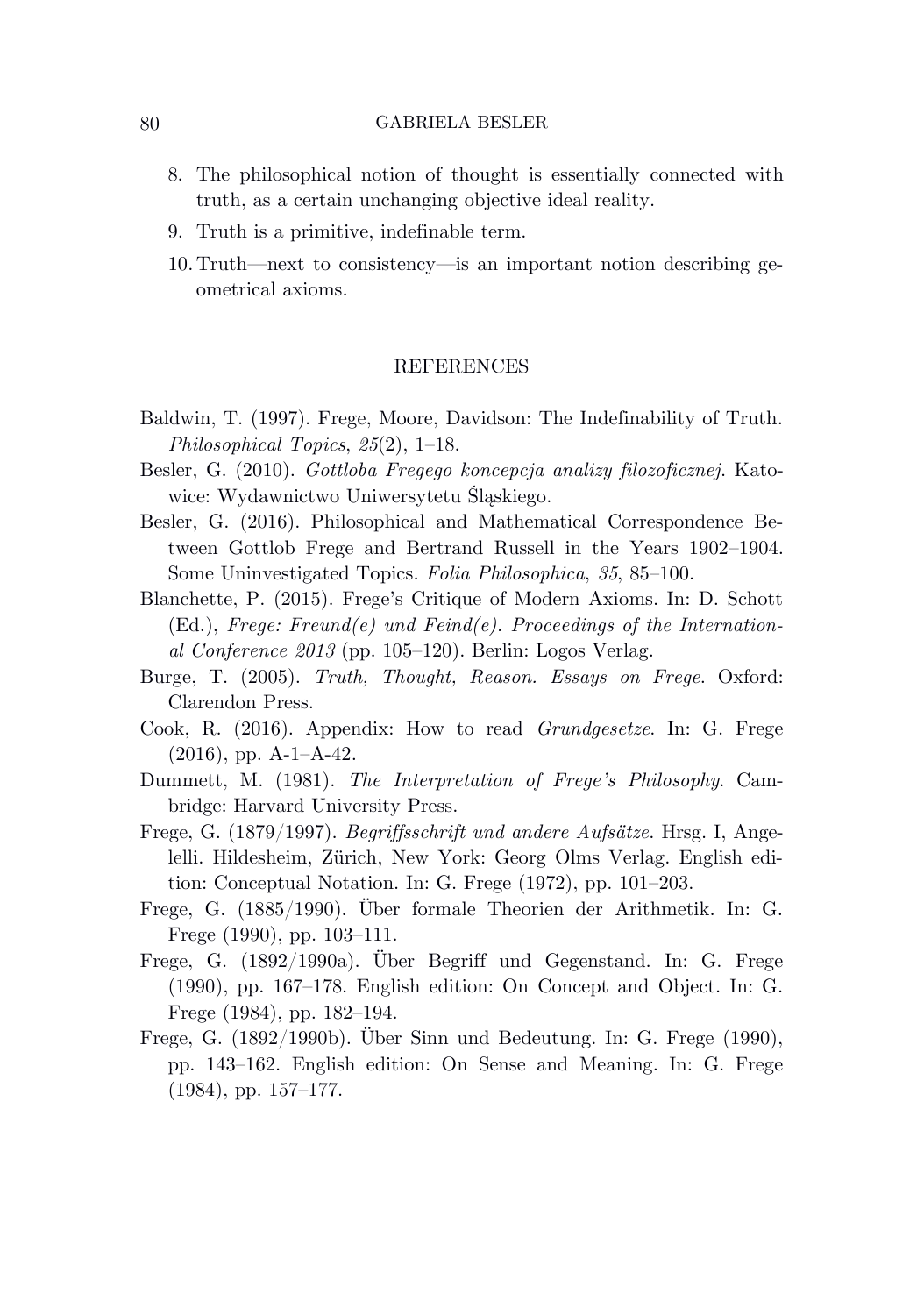- Frege, G. (1893/2009). Grundgesetze der Arithmetik. Begriffsschrift abgeleitet. Bd. 1. In: G. Frege (2009), pp. 1–303. English edition: G. Frege (2016), pp. I–XXXII, 1–253.
- Frege, G. (1896/1990). Über die Begriffsschrift des Herrn Peano und meine eigene. In: G. Frege (1990), pp. 220–233. English edition: On Mr. Peano's Conceptual notation and My Own. In: Frege, G. (1984), pp. 234–248.
- Frege, G. (1899/1990). Über die Zahlen des Herrn H. Schubert. In: G. Frege (1990), pp. 240–261. English edition: On Mr. H. Schubert's Numbers. In: G. Frege (1984), pp. 249–272.
- Frege, G. (1903/2009a). Grundgesetze der Arithmetik. Begriffsschrift abgeleitet. Bd. 2. In: G. Frege (2009), pp. 305–583. English edition: Frege (2016), pp. I–XV, 1–266.
- Frege, G. (1903/2009b). Nachwort. In: G. Frege (2009), pp. 549–563. English edition: Afterword. In: G. Frege (2016), pp. 253–265.
- Frege, G. (1903/1990). Über die Grundlagen der Geometrie. In: G. Frege (1990), pp. 262–266. English edition: On the Foundation of Geometry. First Series. In: G. Frege (1984), pp. 273–284.
- Frege, G. (1908/1990). Die Unmöglichkeit der Thomaeschen formalen Arithmetik aufs neue nachgewiesen*.* In*:* G. Frege (1990), pp. 329–333.
- Frege, G. (1918–1919/1990a). Der Gedanke. Eine logische Untersuchung*.*  In*:* G. Frege (1990) s. 342–361. English edition: Logical Investigation. I Thoughts. In: G. Frege (1984), pp. 351–372.
- Frege, G. (1918–1919/1990b). Die Verneinung. Eine logische Untersuchungen*.* In*:* G. Frege (1990), pp. 362–378. English edition: Logical Investigation. II Negation. In: G. Frege (1984), pp. 373–389.
- Frege, G. (1923/1990). Gedankengefüge. In: G. Frege (1990), pp. 378–394. English edition: Logical Investigation. III Compound Thoughts. In: G. Frege (1984), pp. 390–406.
- Frege G. (1972). *Conceptual Notation and Related Articles*. Ed., transl., Bibliography, Introduction T. W. Bynum. Oxford: At the Clarendon Press.
- Frege, G. (1976). *Wissenschaftlicher Briefwechsel*. Hrsg. G. Gabriel, H. Hermes, F. Kambartel, Ch. Thiel, A. Veraart. Hamburg: Felix Meiner Verlag.
- Frege, G. (1895/1980). Frege to Hilbert, 1.10. In: G. Frege (1980), pp. 58–59. English edition: Frege to Hilbert. In: G. Frege (1980), pp. 32– 34.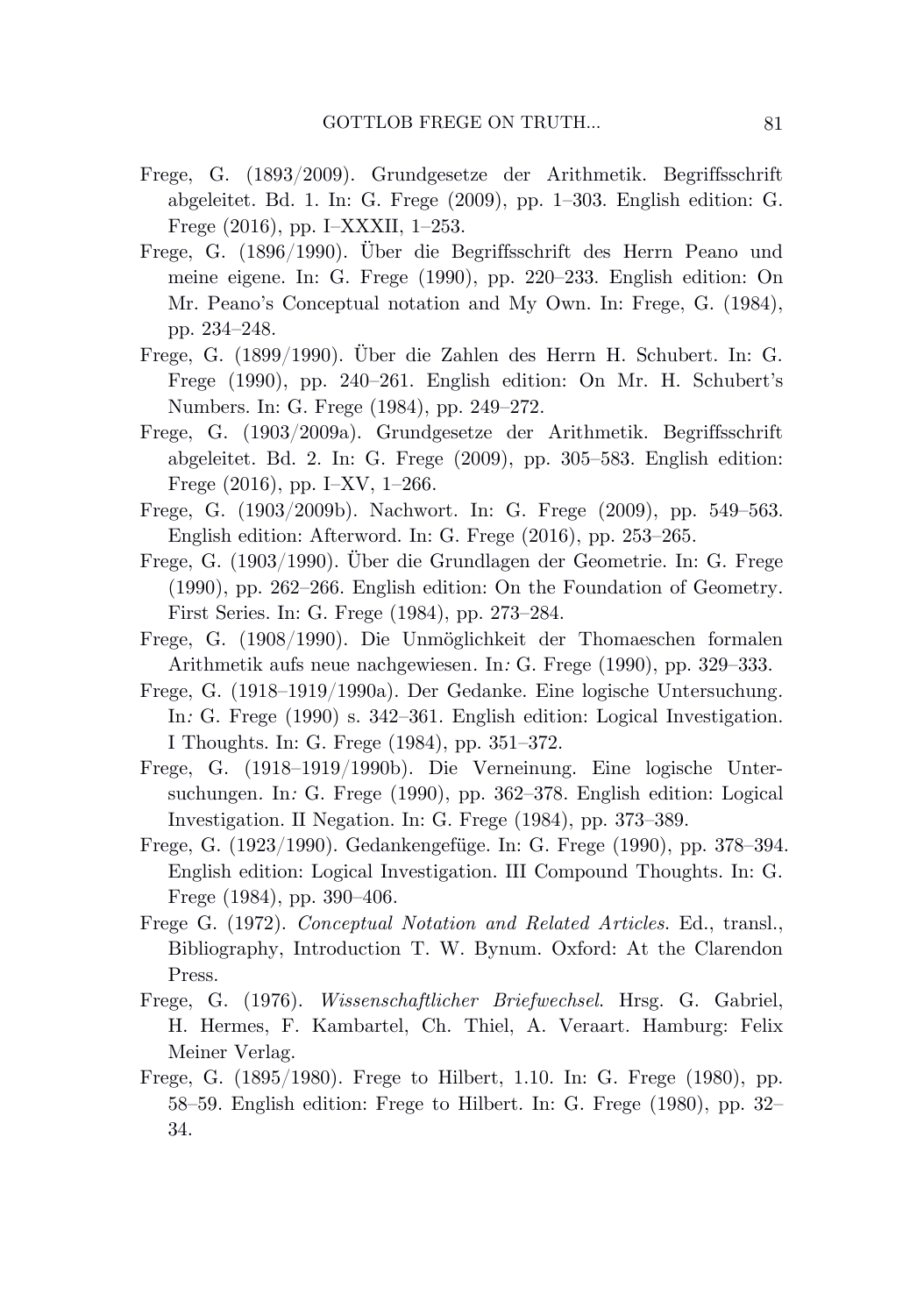- Frege, G. (1896/1976). Frege an Peano, 29.09. In: G. Frege (1976), pp. 181–186. English edition: Frege to Peano. In: G. Frege (1980), pp. 112–118.
- Frege, G. (1896–1903/1976). Frege an Peano, n.d. In: G. Frege (1976), pp. 194–198. English edition: Frege to Peano. In: G. Frege (1980), pp. 125–129.
- Frege, G. (1899/1976). Frege an Hilbert, 27.12. In: G. Frege (1976), pp. 60–64. English edition: Frege to Hilbert. In: G. Frege (1980), pp. 34– 38.
- Frege, G. (1900/1976). Frege an Hilbert, 6.01. In: G. Frege (1976), pp. 70–76. English edition: Frege to Hilbert. In: G. Frege (1980), pp. 43– 48.
- Frege, G. (1902/1976a). Frege an Russell, 22.06. In: G. Frege (1976), pp. 212–215. English edition: Frege to Russell. In: G. Frege (1980), pp. 131–133.
- Frege, G. (1902/1976b). Frege an Russell, 29.06. In: G. Frege (1976), pp. 217–219. Frege to Russell. In: G. Frege (1980), pp. 135–137.
- Frege, G. (1902/1976c). Frege an Russell, 20.10. In: G. Frege (1976), pp. 231–233. Frege to Russell. In: G. Frege (1980), pp. 149–150.
- Frege, G. (1903/1976). Frege an Russell, 21.05. In: G. Frege (1976), pp. 239–241. Frege to Russell. In: G. Frege (1980), pp. 156–158.
- Frege, G. (1904/1976). Frege an Russell, 3.11. In: G. Frege (1976), pp. 243–248. Frege to Russell. In: G. Frege (1980), pp. 160–166.
- Frege G. (1979). *Posthumous Writing*. Eds. H. Hermes, F. Kambartel, F. Kaulbach. Trans. P. Long, R. White. Oxford: Basil Blackwell.
- Frege G. (1980). *Philosophical and Mathematical Correspondence*. Eds. G. Gabriel, H. Hermes, F. Kambartel, Ch. Thiel, A. Veraart. Abridged for the English ed. B. Mcguinness. Transl. H. Kaal. Oxford, Basil Blackwell.
- Frege, G. (1983). *Nachgelassene Schriften*. Hamburg: Felix Meiner Verlag.
- Frege, G. (1879–1891/1983). Logik. In: G. Frege (1983), pp. 1–8. English edition: In: G. Frege (1979), pp. 1–8.
- Frege, G. (1897/1983). Logik. In: G. Frege (1983), pp. 137–163. English edition: Logic. In: G. Frege (1979), pp. 126–151.
- Frege, G. (1897–1898/1983). Begründung meiner strengeren Grundsätze des Definierens. In: G. Frege (1983), pp. 164–170.
- Frege, G. (1898–1903/1983). Logische Mängel in der Mathematik. In: G. Frege (1983), pp. 171–181. English edition: Logical Defects in Mathematics. In: G. Frege (1979), pp. 157–166.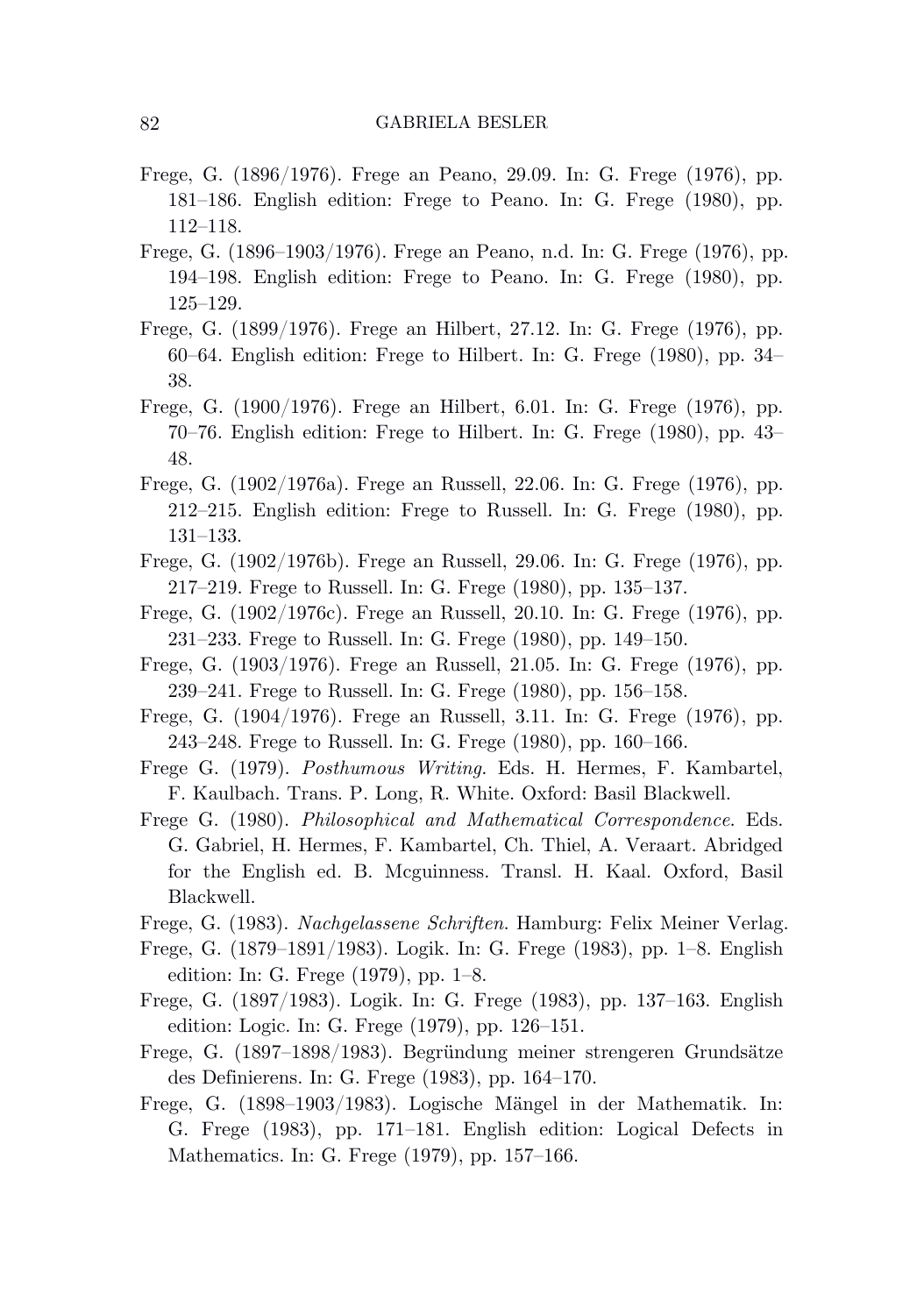- Frege, G. (1899–1906/1983). Über Euklidische Geometrie. In: G. Frege (1983), pp. 182–184. English edition: On Euclidean Geometry. In: G. Frege (1979), pp. 167–169.
- Frege, G. (1906/1983). Einleitung in die Logik. In: G. Frege (1983), pp. 201–212. English edition: Introduction to Logic. In: G. Frege (1979), pp. 185–196.
- Frege, G. (1914/1983). Logik in der Mathematik. In: G. Frege (1983), pp. 219–270. English edition: Logic in Mathematics. In: G. Frege (1979), pp. 203–250.
- Frege, G. (1984). *Collected Papers on Mathematics, Logic, and Philosophy*. Ed. B. McGuinness. Oxford: Basil Blackwell.
- Frege, G. (1990). *Kleine Schriften*. Hrsg. I. Angelelli. Hildesheim: Georg Olms.
- Frege, G. (2009). *Grundgesetze der Arithmetik. Begriffsschrift abgeleitet*. *Bd. 1 und 2, in moderne Formelnotation transkribiert und mit einem ausführlichen Sachregister versehen von T. Müller, B. Schröder, R. Stuhlmann-Laeisz*. Paderborn: Mentis.
- Frege, G. (2016). *Basic Laws of Arithmetic. Derived Using Concept-Script*. Eds., transl. Ph. Ebert, M. Rossberg, C. Wright. Oxford: Oxford University Press.
- Freudenthal, H. (2009). Selecta. Retrieved from:

- Freudenthal, H. (1957/2009). Zur Geschichte der Grundlagen der Geometrie. Zugleich eine Besprechung der 8. Aufl. von Hilbert's "Grundlagen der Geometrie". In: H. Freudenthal (2009), pp. 486–523.
- Glanzberg, M. (2018). *The Oxford Handbook of Truth*. Oxford: Oxford University Press.
- Greimann, D. (2000). The Judgement-Stroke as a Truth-Operator. A New Interpretation of the Logical Form of Sentences in Frege's Scientific Language. *Erkenntnis*, *52*(2), 213–238.
- Greimann, D. (2003a). *Das Wahre und das Falsche*. Hildesheim, Zűrich, New York: Georg Olms Verlag.
- Greimann, D. (2003b). *Freges Konzeption der Wahrheit. Hildesheim*. Zűrich, New York: Georg Olms Verlag.
- Greimann, D. (Ed.). (2007). *Essays on Frege's Conception of Truth*. Amsterdam, New York: Rodopi.
- Heck, R. (2010). Frege and Semantics. In: M. Potter, T. Ricketts (Eds.), *The Cambridge companion to Frege* (pp. 342–378). New York: Cambridge University Press.

https://www.maths.ed.ac.uk/~v1ranick/papers/freudselecta.pdf